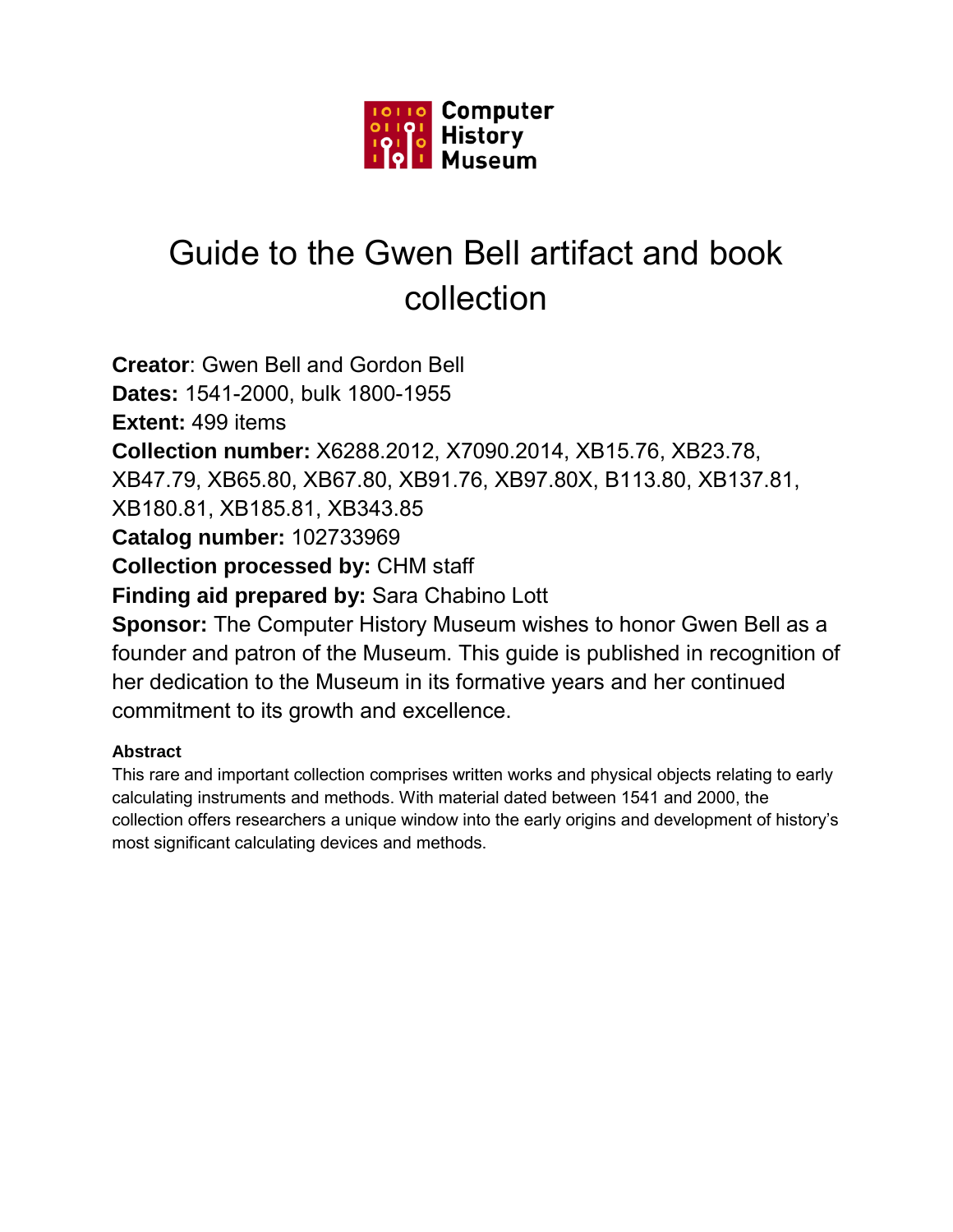# **Administrative Information**

#### **Access Restrictions**

The collection is open for research. However, due to the age and fragility of many of the items, if a digitized version is available, researchers will be directed to the surrogate item.

#### **Publication Rights**

The Computer History Museum (CHM) can only claim physical ownership of the collection. Copyright restrictions may apply and users are responsible for satisfying any claims of the copyright holder. Requests for copying and permission to publish, quote, or reproduce any portion of the Computer History Museum's collection must be obtained jointly from both the copyright holder (if applicable) and the Computer History Museum as owner of the material.

#### **Languages**

English, French, German, and Latin.

# **Preferred Citation**

[Identification of Item], [Date], Gwen Bell artifact and book collection, Lot [#], Box [#], Folder [#], Catalog [#], Computer History Museum.

#### **Immediate Source of Acquisition**

Gwen and Gordon Bell loans converted to gifts in 2012 and 2014.

# **Repository**

Computer History Museum 1401 N. Shoreline Blvd. Mountain View, CA 94043 USA 650-810-1010 [research@computerhistory.org](mailto:research@computerhistory.org)  [www.computerhistory.org](http://www.computerhistory.org/)

# **Biographical/Historical Note**

Gwen Bell earned her B.S. from the University of Wisconsin in 1957 and a Master of City and Regional Planning from Harvard University in 1959. She earned a PhD in geography from Clark University in 1967. Bell co-founded what is now known as The Computer history Museum with her husband Gordon Bell and Ken Olson in 1975. Gwen Bell was the Museum's first director and was active with the Museum until 1998.

Gwen and Gordon Bell began proactively collecting pre-computing artifacts in 1975. Their first purchase was a 1903 six digit Millionaire calculator. By the time the Digital Computer Museum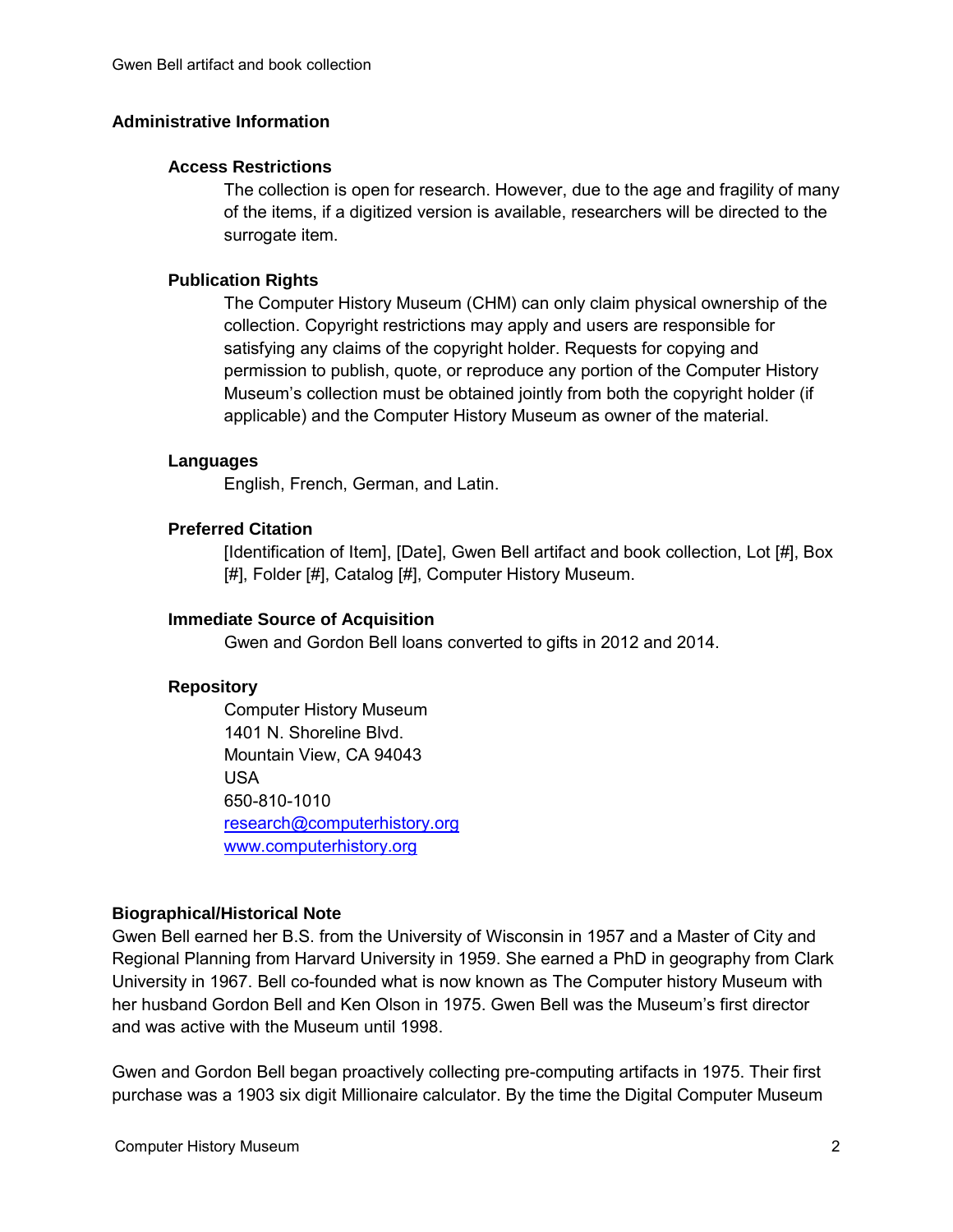opened in Marlboro, MA in 1979 they had approximately 80 books, calculators, and navigational instruments. When The Computer Museum History Center (TCMHC) was established in Mountain View, CA in 1996, the collection had grown to roughly 400 artifacts and books, which they had on permanent loan with TCMHC.

# **Scope and Content of the Collection**

The collection documents the early origins and development of human measurement and computation through rare books and related artifacts. Dated between 1541 and 2000, the collection contains over 200 books of algorithms and tables, and monographs on measuring and computing devices, as well as nearly 300 machines and devices related to the books.

# **Arrangement**

The collection is arranged into two series:

Series 1, Algorithms, tables, and history of calculation books, 1541-1995, bulk 1800- 1955 Series 2, Pre-computing artifacts, circa 1600-2000, bulk 1850-1975

# **Indexing Terms**

Abacus **Calculators** Mathematics--History Mathematics--Early works to 1800 Ready-reckoners Slide-rule

# **Collection Contents**

**Series 1, Algorithms, tables, and history of calculation books, 1541-1995, Bulk 1800-1955** This series contains mathematical, accounting, farming, astronomy, merchant, and engineering tables, as well as monographs on slide rules, arithmometers, planimeters, sectors, Napier's Bones, military compasses, and telescopes. Also included are later-day commentaries on these instruments and their history. All of the works have been digitized and are available as full-text PDFs through the Museum's online catalog [https://www.computerhistory.org/collections/search/.](https://www.computerhistory.org/collections/search/) The folder list for this series is arranged alphabetically.

# **Series 2, Pre-computing artifacts, circa 1600-2000, Bulk 1850-1975**

This series contains pre-computing artifacts that were collected as a complement to the rare books. Included are abaci, sectors, linear, circular and cylindrical slide rules, mechanical and electrical/electronic adding machines and calculators, as well as replicas of early calculators such as the Pascaline and the Schickard. The folder list for this series is arranged alphabetically.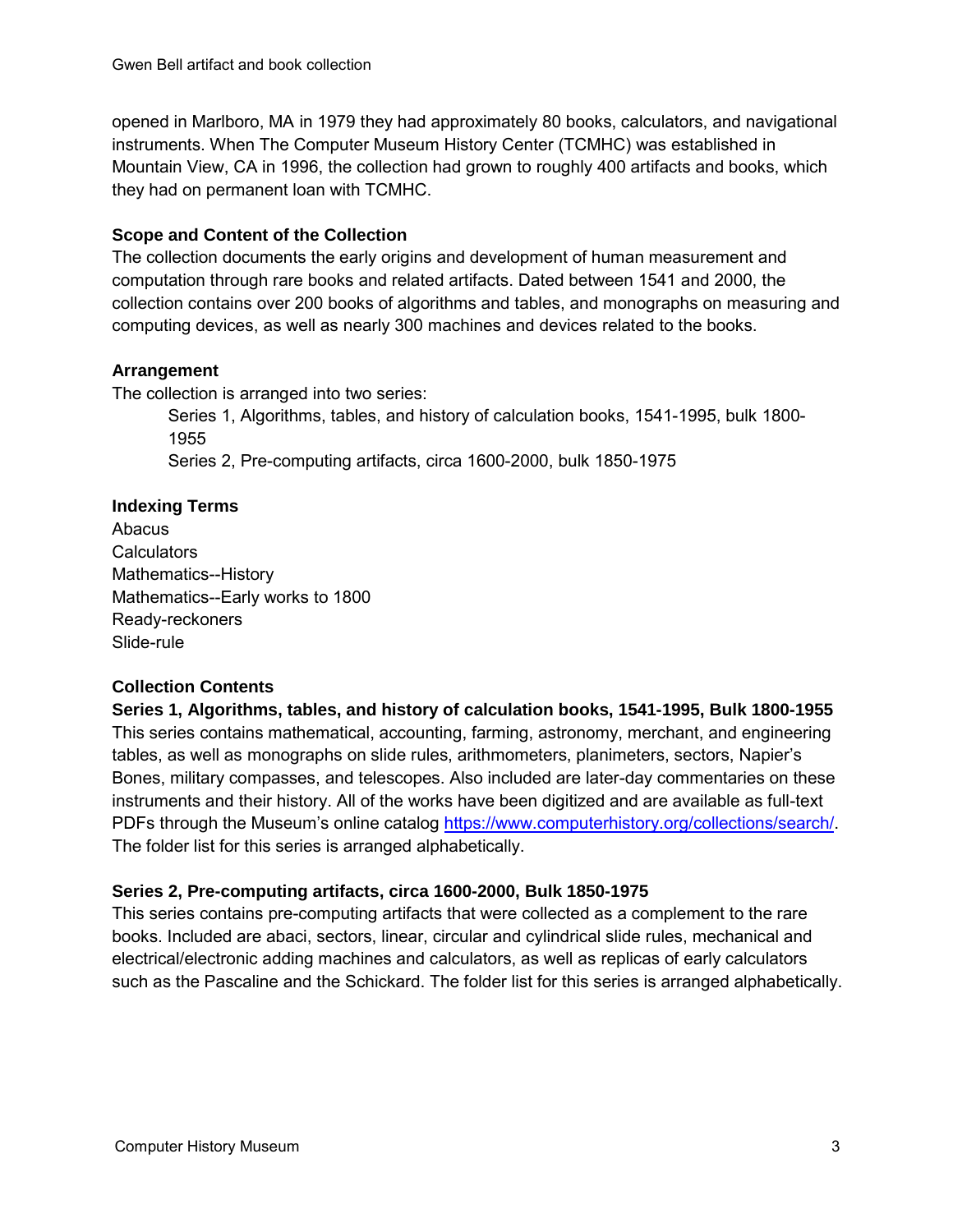# **Folder List**

|                      | Algorithms, tables, and history of calculation books                                                                                                                                                                                                                                                                                                                                                                                                                                                                                           |      |
|----------------------|------------------------------------------------------------------------------------------------------------------------------------------------------------------------------------------------------------------------------------------------------------------------------------------------------------------------------------------------------------------------------------------------------------------------------------------------------------------------------------------------------------------------------------------------|------|
| B1004.98             | Addition - subtraction logarithms : to<br>five decimal places                                                                                                                                                                                                                                                                                                                                                                                                                                                                                  | 1930 |
| B1023.98             | Agriculturalist's calculator : a series<br>of tables for the use of all engaged<br>in agriculture or the management of<br>landed property, The                                                                                                                                                                                                                                                                                                                                                                                                 | 1851 |
| B1519.01             | Androids: the Jaquet-Droz<br>automatons                                                                                                                                                                                                                                                                                                                                                                                                                                                                                                        | 1978 |
| B1592.01             | Anti-logarithmic canon. Being a table<br>of numbers, consisting of eleven<br>places of figures, corresponding to<br>all logarithms under 100000  With<br>precepts and examples  To which<br>is prefix'd, an introduction,<br>containing a short account of<br>logarithms , The                                                                                                                                                                                                                                                                 | 1742 |
| B <sub>1543.01</sub> | Appraisers' and adjusters' handbook<br>: a handbook for engineers,<br>architects, appraisers, adjusters,<br>accountants, lawyers, realtors,<br>assessors, builders, building and<br>loan associations, insurance<br>companies, investment companies,<br>trust companies, banks,<br>manufacturing establishments,<br>public utilities, technical colleges,<br>etc.                                                                                                                                                                              | 1924 |
| 102727906            | Arithmetic                                                                                                                                                                                                                                                                                                                                                                                                                                                                                                                                     | 1856 |
| B298.83              | Arithmetic in the plainest and most<br>concise methods hitherto extant:<br>with new improvements for dispatch<br>of business in all the several rules.<br>As also fractions, vulgar and<br>decimal, wrought together after a<br>new method, that renders both easy<br>to be understood in their nature and<br>use. The whole perused and<br>approved of by the most eminent<br>Accomptants in the several Offices<br>of the Revenue, viz. Customs,<br>Excise, &c. as the only book of its<br>kind, for variety of rules and brevity<br>of work | 1800 |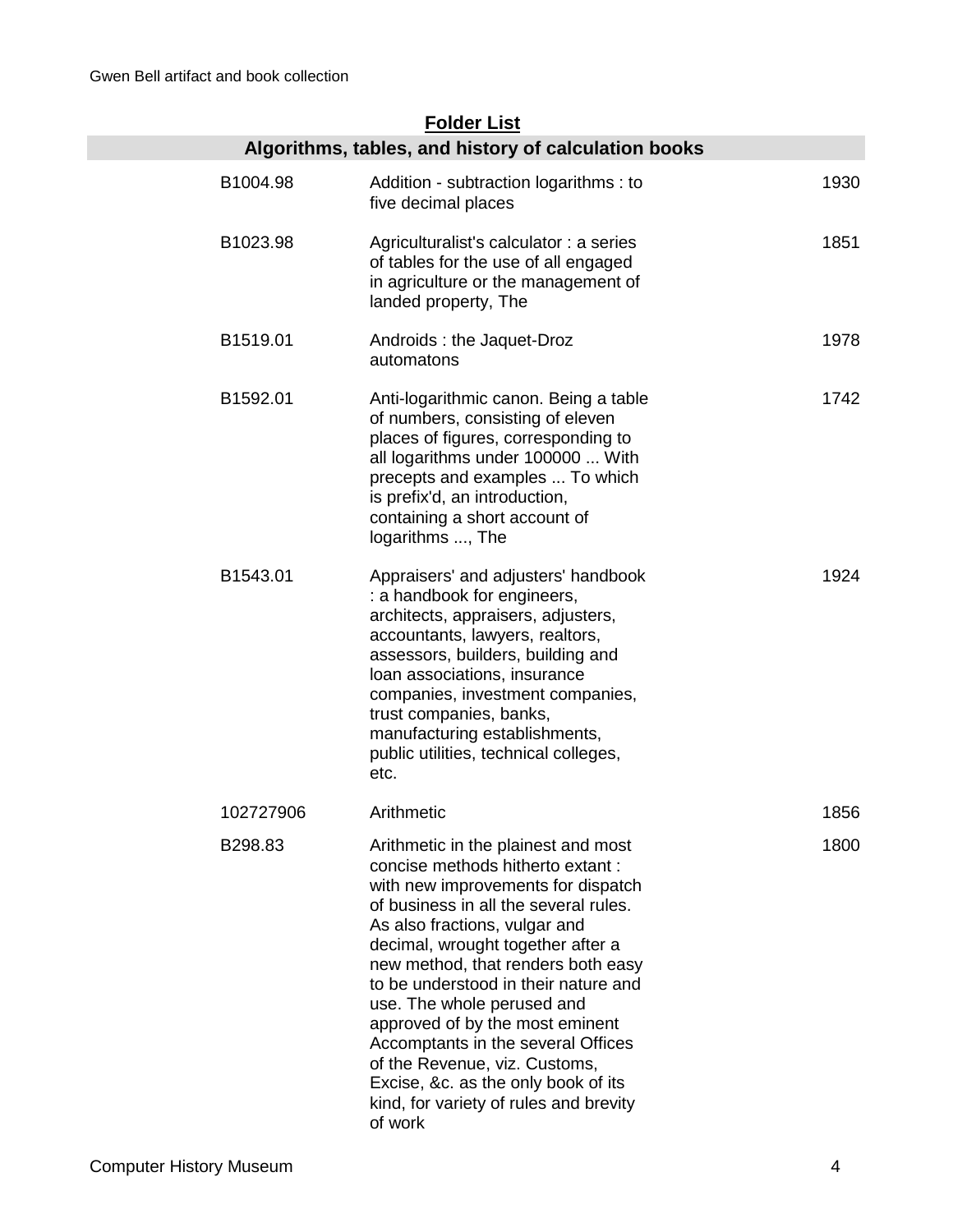| B277.82  | Arithmetica logarithmica : sive<br>logarithmorum chiliades triginta, pro<br>numeris naturali serie crescentibus<br>ab vnitate ad 20,000 : et a 90,000 ad<br>100,000. Quorum ope multa<br>perficiuntur arithmetica problemata<br>et geometrica. Hos numeros primus<br>invenit  Iohannes Neperus  eos<br>autem ex eiusdem sententia<br>mutavit | 1624 |
|----------|----------------------------------------------------------------------------------------------------------------------------------------------------------------------------------------------------------------------------------------------------------------------------------------------------------------------------------------------|------|
| B1674.01 | As a man thinks: Thomas J.<br>Watson: the man and his<br>philosophy of life as expressed in his<br>editorials                                                                                                                                                                                                                                | 1954 |
| B258.82a | Blaise Pascal "auvergnat" la famille<br>a l'oeuvre : exposition réalisée à<br>l'occasion des Journées de<br>Port-Royal: "deux grandes figures<br>d'Auvergne, Gilberte et Jacqueline<br>Pascal" (Clermont-Ferrand, 9-11<br>octobre 1981)                                                                                                      | 1981 |
| B258.82b | Blaise Pascal "auvergnat" la famille<br>a l'oeuvre : exposition réalisée à<br>l'occasion des Journées de<br>Port-Royal : "deux grandes figures<br>d'Auvergne, Gilberte et Jacqueline<br>Pascal" (Clermont-Ferrand, 9-11<br>octobre 1981)                                                                                                     | 1981 |
| B1618.01 | Boilermaker's ready-reckoner: with<br>examples of practical geometry and<br>templating, for the use of platers,<br>smiths, and riveters, The                                                                                                                                                                                                 | 1902 |
| B1580.01 | Boilermaker's ready-reckoner: with<br>examples of practical geometry and<br>templating, for the use of platers,<br>smiths, and riveters, The                                                                                                                                                                                                 | 1882 |
| B1613.01 | Boilers, marine and land; their<br>construction and strength : a<br>handbook of rules, formulae, tables<br>&c., relative to material scantlings<br>and pressures, safety valves,<br>springs, fittings and mountings etc.,<br>etc., for the use of engineers,<br>surveyors, draughtsmen,<br>boiler-makers, and steam users                    | 1906 |
| B305.87  | Book of instructions for the                                                                                                                                                                                                                                                                                                                 | 1892 |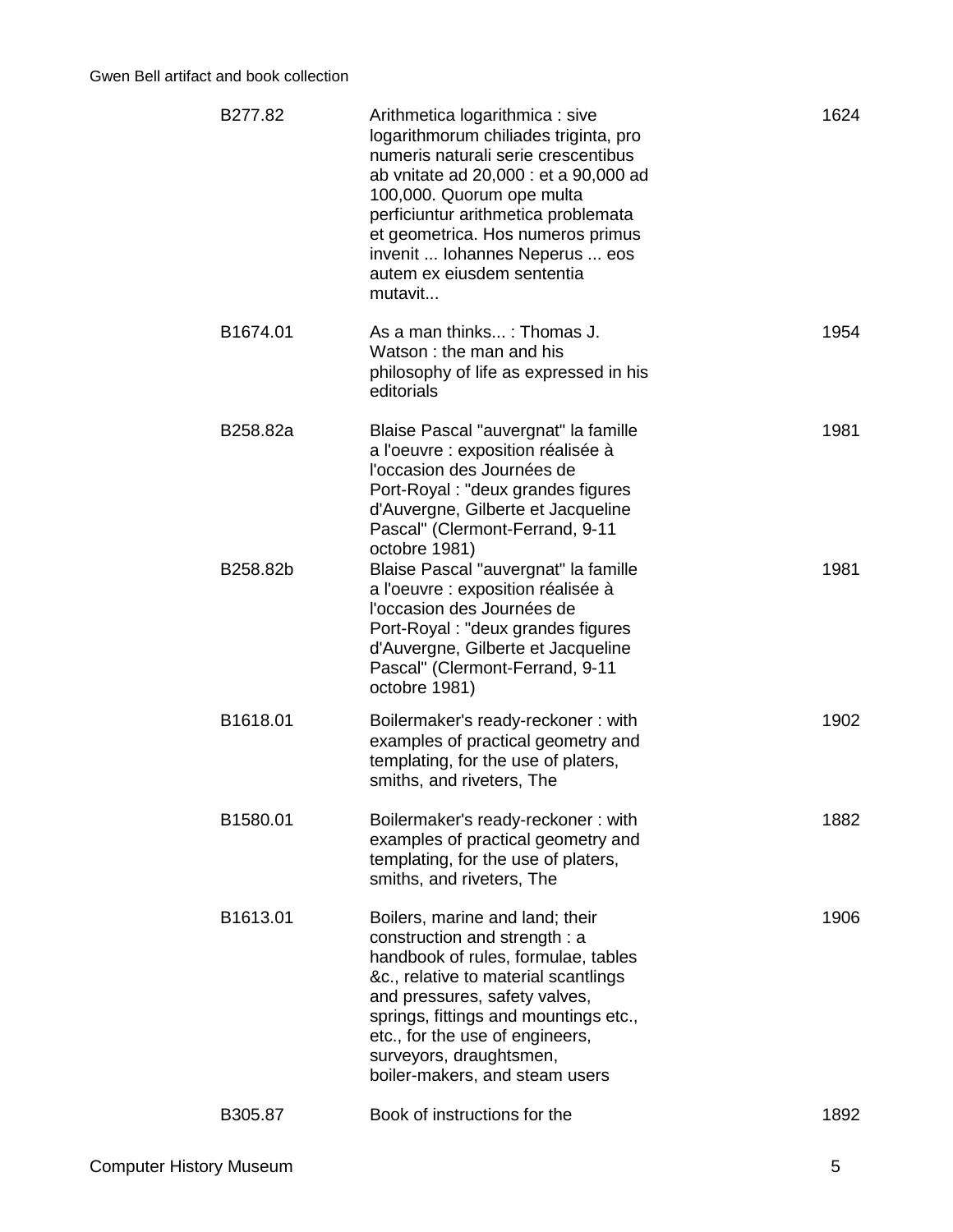|           | equationor: or universal calculator                                                                                                                                                                                  |          |
|-----------|----------------------------------------------------------------------------------------------------------------------------------------------------------------------------------------------------------------------|----------|
| B329.85   | Boxwood & ivory: Stanley traditional<br>rules, 1855-1975                                                                                                                                                             | 1984     |
| B1677.01  | Brainiacs <sup>®</sup> : the 1958 experiments                                                                                                                                                                        | 1958     |
| B261.83   | Calculating instruments and<br>machines                                                                                                                                                                              | 1949     |
| B350.87   | Canon arithmeticus sive tabulae<br>quibus exhibentur pro singulis<br>numeris primis vel primorum<br>potestatibus infra 1000 numeri ad<br>datos indices et indices ad datos<br>numeros pertinentes                    | 1839     |
| B268.83   | Catalogue & price list of Eugene<br>Dietzgen Co.: manufacturers of<br>drawing materials and surveying<br>instruments                                                                                                 | 1912     |
| B1583.01  | Catalogue of Eugene Dietzgen Co.<br>manufacturers : blue print papers :<br>drafting room supplies : surveying<br>instruments and accessories :<br>measuring tapes                                                    | 1928     |
| B269.83   | Catalogue of Keuffel & Esser Co.:<br>manufacturers and importers :<br>drawing materials: surveying                                                                                                                   | 1921     |
| 102628565 | instruments: measuring tapes<br>Catalogue of Keuffel & Esser Co.:<br>manufacturers and importers :<br>drawing materials: surveying<br>instruments: measuring tapes                                                   | 1936     |
| B1542.01  | Complete chest squarer, or<br>chest-makers' ready reckoner :<br>being a set of tables shewing the<br>quantities in each chest, from 10<br>inches to 5 feet long, The                                                 | $[18-?]$ |
| B1525.01  | Complete ready reckoner, in<br>miniature : containing tables<br>accurately cast up, adapted to the<br>use of all who deal by wholesale or<br>retail; exhibiting at one view, the<br>amount or value of any number or | 1816     |
|           | quantity of goods or merchandize<br>from one to ten thousand. At the                                                                                                                                                 |          |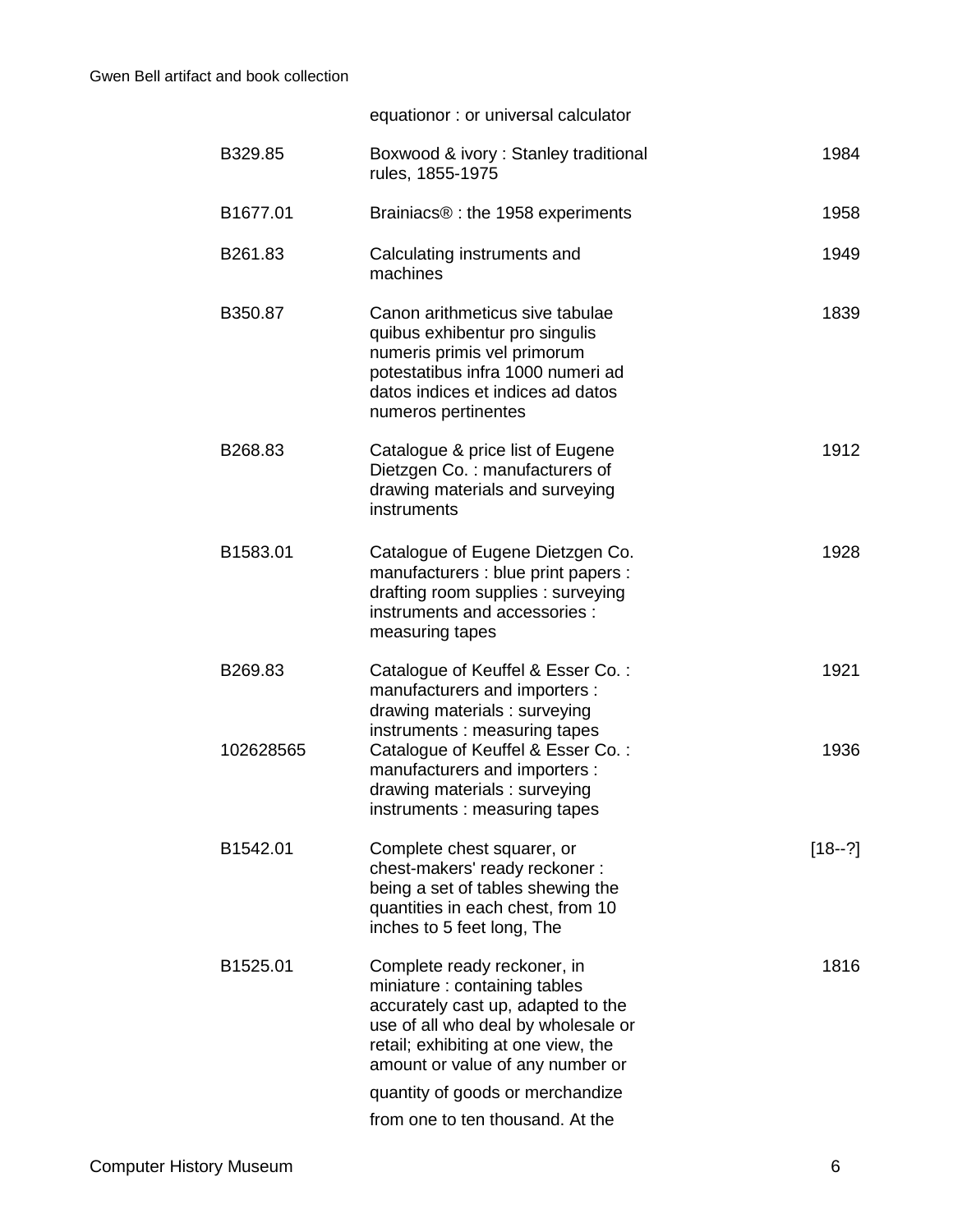|           | various prices, from one farthing to<br>one pound. Together with various<br>tables of commission, brokerage,<br>weights, measures, &c. A new<br>edition, greatly improved and<br>carefully corrected, The                                                                                                                                                                                                                                                                                                        |         |
|-----------|------------------------------------------------------------------------------------------------------------------------------------------------------------------------------------------------------------------------------------------------------------------------------------------------------------------------------------------------------------------------------------------------------------------------------------------------------------------------------------------------------------------|---------|
| B1026.98  | Complete ready reckoner, in<br>miniature: containing tables<br>accurately cast up, adapted to the<br>use of all who deal by wholesale or<br>retail; exhibiting at one view, the<br>amount or value of any number or<br>quantity of goods or merchandize<br>from one to ten thousand. At the<br>various prices, from one farthing to<br>one pound. Together with various<br>tables of interest, commission,<br>weights & measures, &c. Also of the<br>stamp duties commencing June 6,<br>1801. A new edition, The | 1802    |
| B1574.01  | Compte-fait de Barreme ou tarif<br>general : dedie à Monseigneur<br>Desmaretz Ministre d'Etat et<br>Controlleur general des Finances                                                                                                                                                                                                                                                                                                                                                                             | 1710    |
| B1572.01  | Comptes-faits de Barrême en francs<br>et en centimes : avec une instruction<br>sur la manière de s'en servir et les<br>calcul de l'interêts à demi pour cent<br>par jour et par mois                                                                                                                                                                                                                                                                                                                             | undated |
| B253.82   | Computing mechanisms and<br>linkages                                                                                                                                                                                                                                                                                                                                                                                                                                                                             | 1965    |
| B1562.01b | Concordance de poids décimaux<br>avec le poids de marc                                                                                                                                                                                                                                                                                                                                                                                                                                                           | 1836    |
| B1562.01a | Concordance des poids décimaux<br>avec le poids de marc : présentée à<br>l'institut national et au citoyen<br>Dubois, conseiller d'etat, préfet de<br>police                                                                                                                                                                                                                                                                                                                                                     | 1802    |
| B18.78a   | Construction and principal uses of<br>mathematical instruments :<br>translated from the French of M.<br>Bion, chief instrument-maker to the<br>French King: to which are added,<br>the construction and uses of such<br>instruments as are omitted by M.                                                                                                                                                                                                                                                         | 1723    |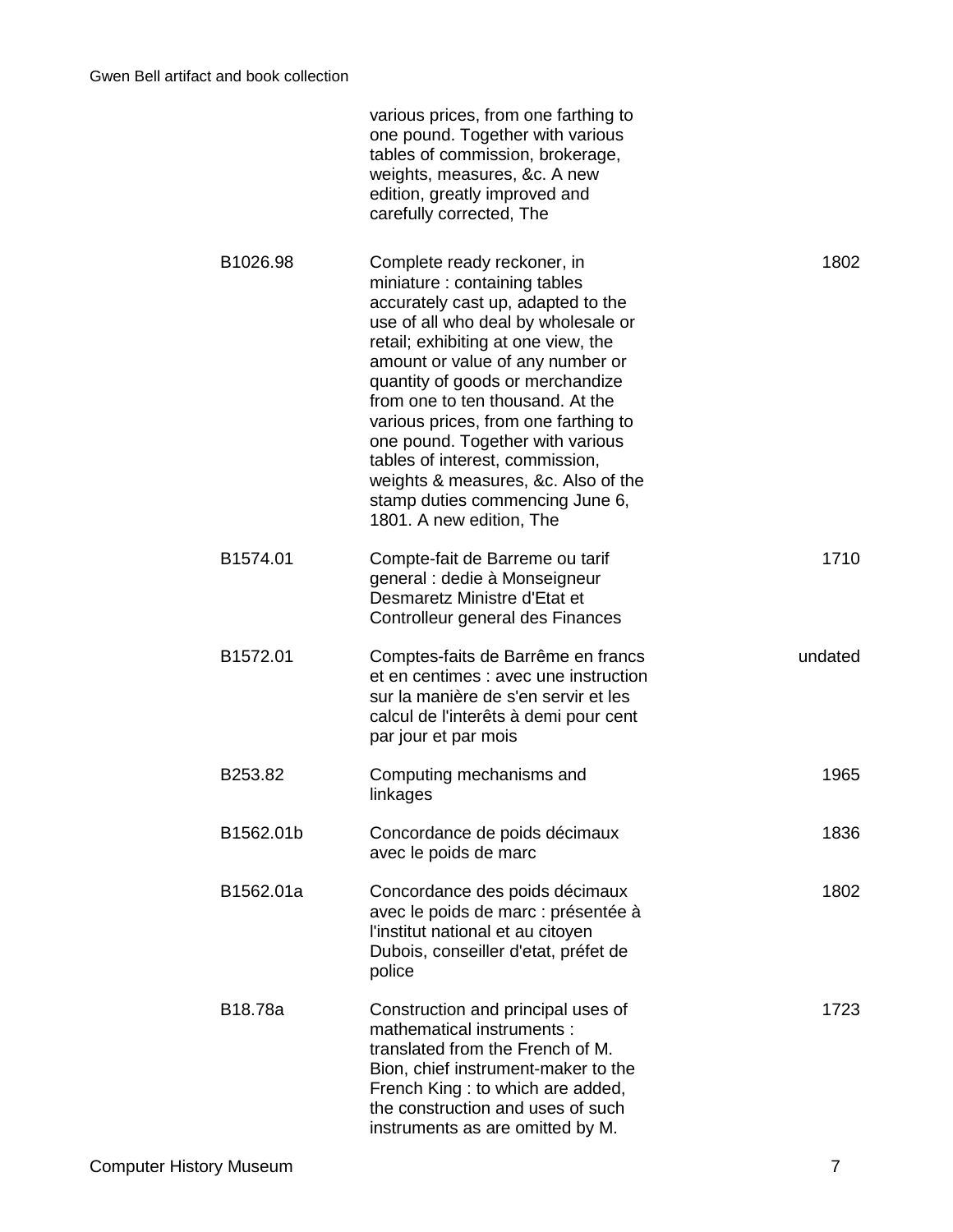|          | Bion, particularly of those invented<br>or improved by the English, The                                                                                                                                                                                                                                                             |          |
|----------|-------------------------------------------------------------------------------------------------------------------------------------------------------------------------------------------------------------------------------------------------------------------------------------------------------------------------------------|----------|
| 1972     | Construction and principal uses of<br>mathematical instruments :<br>translated from the French of M.<br>Bion, chief instrument-maker to the<br>French King: to which are added,<br>the construction and uses of such<br>instruments as are omitted by M.<br>Bion, particularly of those invented<br>or improved by the English, The | B18.78b  |
| undated  | Conversion des prix & mesures<br>Français en prix & mesures Anglais<br>sur la base de la livre sterling                                                                                                                                                                                                                             | B1615.01 |
| undated  | Cube calculator: giving at a glance<br>the cubical or solid contents of any<br>piece of squared scantling from 1 in.<br>by 1 in. to 12 in. by 12 in., and from<br>1 ft. to 1,000 ft. long : for the use of<br>architects, surveyors, timber<br>merchants, estate agents, builders,<br>and others, The                               | B1585.01 |
| $[18-2]$ | Cubik-tabelle (nach Maurach)                                                                                                                                                                                                                                                                                                        | B1577.01 |
| 1907     | Cullum's calculator for jewellers, &c.<br>: a ready, rapid, and reliable means<br>of arriving at a correct result :<br>contains sixteen distinct features, all<br>of them being either interesting,<br>instructive, or of practical utility                                                                                         | B1597.01 |
| 1866     | Day's American ready reckoner:<br>containing tables for rapid<br>calculations of aggregate values,<br>wages, salaries, board, interest<br>money, timber, plank, board, wood,<br>and land measurements, with<br>explanations of the proper methods<br>of reckoning them, and simple rules<br>for measuring land                      | B310.84  |
| 1853     | Die planimeter von Ernst, Wetli und<br>Hansen: welche den flächeninhalt<br>ebener figuren durch das umfahren<br>des umfangs angeben                                                                                                                                                                                                 | B326.87  |
| 1923     | Dr. A. L. Crelle's calculating tables :<br>giving the products of every two                                                                                                                                                                                                                                                         | B1624.01 |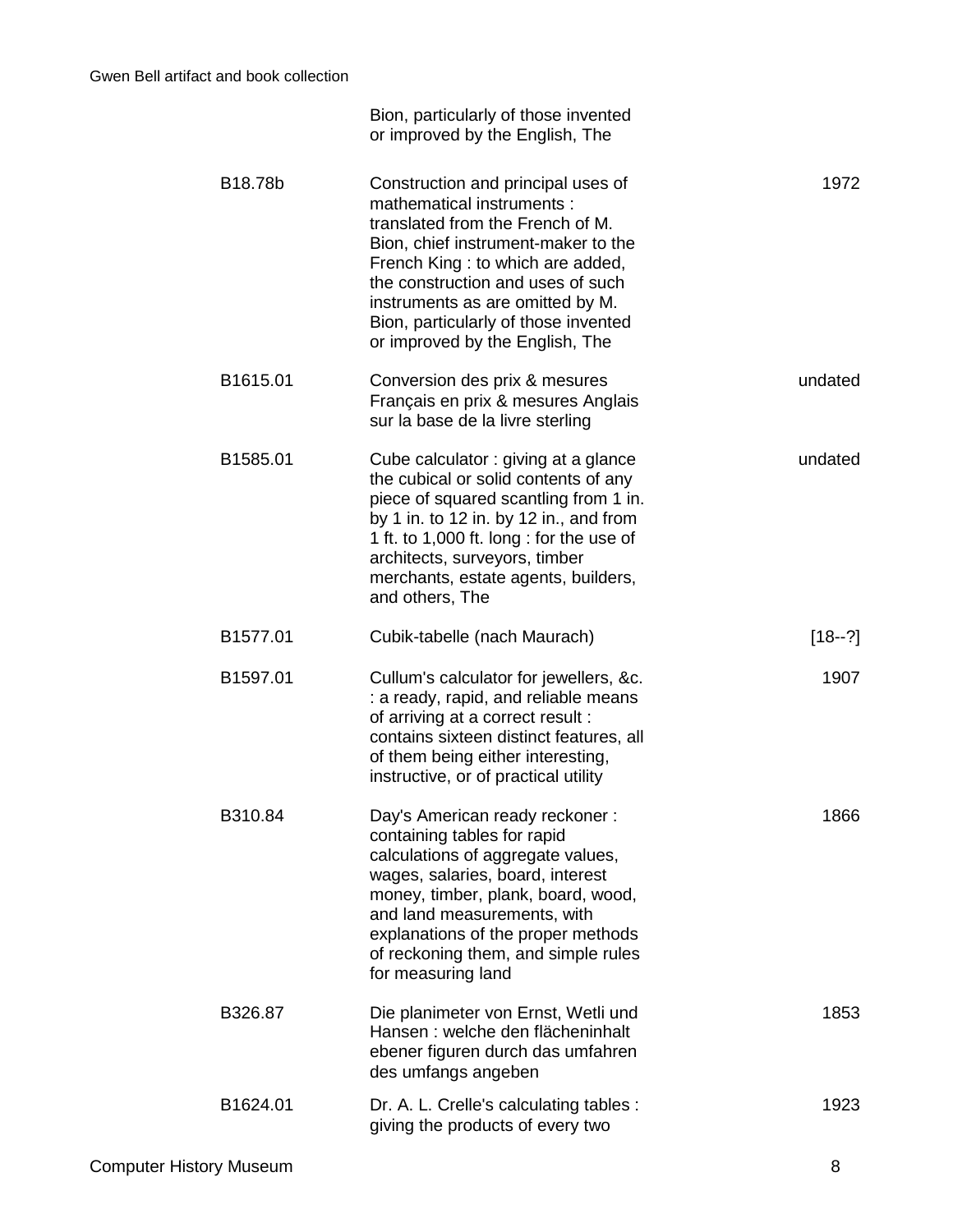|          |           | numbers from one to one thousand<br>and their application to the<br>multiplication and division of all<br>numbers above one thousand                                                                                          |            |
|----------|-----------|-------------------------------------------------------------------------------------------------------------------------------------------------------------------------------------------------------------------------------|------------|
| B1667.01 |           | Easy introduction to the slide rule:<br>with diagrams, An                                                                                                                                                                     | 1965       |
| B1005.98 |           | Ede's gold & silversmiths' and<br>jewellers' calculator: for showing at<br>sight the exact value of and quantity<br>of gold  also, tables on the duties<br>on gold and silver                                                 | $[18 - ?]$ |
|          | 102727848 | Electrical tables and memoranda                                                                                                                                                                                               | 1898       |
| B1672.01 |           | Electronic inventions and<br>discoveries : electronics from its<br>earliest beginnings to the present<br>day                                                                                                                  | 1997       |
| B1558.01 |           | Elements of pulse circuits                                                                                                                                                                                                    | 1958       |
| B246.82  |           | Elements of technology: taken<br>chiefly from a course of lectures<br>delivered at Cambridge, on the<br>application of the sciences to the<br>useful arts : now published for the<br>use of seminaries and students           | 1829       |
| B1550.01 |           | Elenco di numeri primi fra 10 milioni<br>e 500 milioni estrattii da serie<br>quadratiche                                                                                                                                      | 1931       |
| B1570.01 |           | English life table : tables of lifetimes,<br>annuities, and premiums: with an<br>introduction by William Farr, M.D.,<br>F.R.S., D.C.L.                                                                                        | 1864       |
| B1011.98 |           | Essentials of arithmetic: advanced<br>book                                                                                                                                                                                    | 1915       |
| B1661.01 |           | Factor tables : giving the complete<br>decomposition into prime factors of<br>all numbers up to 256,000                                                                                                                       | 1937       |
| B1013.98 |           | Farmer's harvest companion, and<br>country gentleman's assistant :<br>containing exact and useful tables<br>particularly useful to farmers in the<br>time of harvest, and to all persons<br>who put out work by the acre, The | 1841       |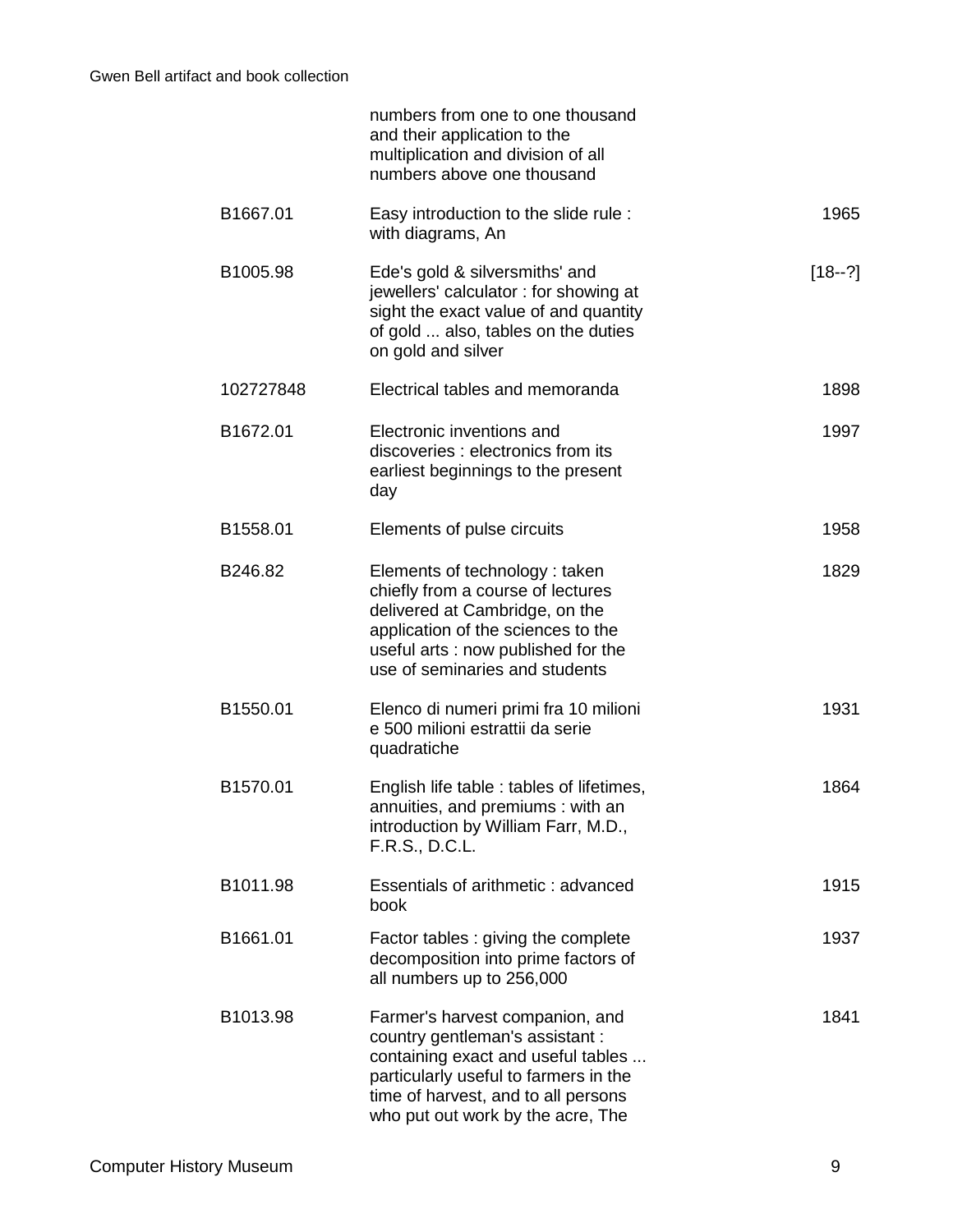| B1553.01 | Farmer's harvest companion, and<br>country gentleman's assistant :<br>containing exact and useful tables<br>particularly useful to farmers in the<br>time of harvest, and to other<br>persons who put out work by the<br>acre, The                                                         | 1836 |
|----------|--------------------------------------------------------------------------------------------------------------------------------------------------------------------------------------------------------------------------------------------------------------------------------------------|------|
| B1599.01 | Farmer's land-measurer, or pocket<br>companion : showing, at one view,<br>the content of any piece of land,<br>from dimensions taken in yards :<br>with a set of useful agricultural<br>tables, The                                                                                        | 1842 |
| B257.82  | Faster than thought : a symposium<br>on digital computing machines                                                                                                                                                                                                                         | 1953 |
| B1007.98 | Five-figure mathematical tables :<br>consisting of logs and cologs of<br>numbers from 1 to 40,000  also,<br>trigonometrical functions and their<br>logs of angles from 0°-90° at<br>intervals of 1 minute: with<br>subsidiary tables                                                       | 1915 |
| B1586.01 | Four figure mathematical tables :<br>comprising logarithmic and<br>trigonometrical tables, and tables of<br>squares, square roots, and<br>reciprocals                                                                                                                                      | 1918 |
| B1561.01 | Four figure mathematical tables :<br>comprising logarithmic and<br>trigonometrical tables, and tables of<br>squares, square roots, and<br>reciprocals                                                                                                                                      | 1910 |
| B1548.01 | Four place tables of logarithms and<br>trigonometric functions: with<br>auxiliary tables (chiefly to three<br>figures) of squares, square roots,<br>cubes, cube roots, reciprocals,<br>circumferences and areas of circles,<br>exponentials, natural logarithms,<br>radians, and constants | 1910 |
| B1552.01 | Fractional calculator, or, new ready<br>reckoner: shewing at one view the<br>value of any quantity of goods, from<br>one-eighth of any weight or measure<br>to thirty thousand, at any price from<br>one thirty-second of a penny to                                                       | 1838 |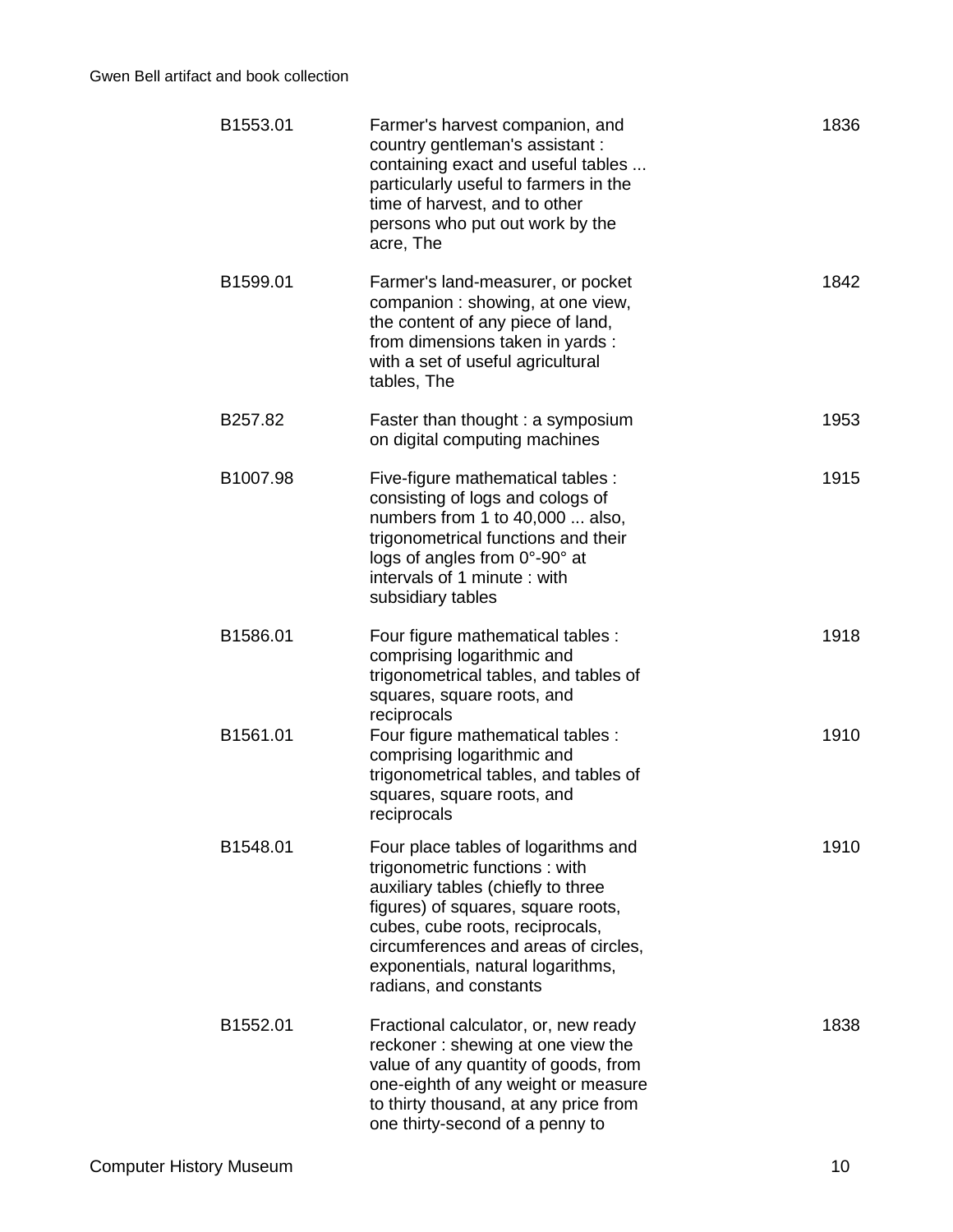|           | twenty shillings: with discount tables<br>from 85 to 95 per cent : being<br>particularly adapted for merchants,<br>lace manufacturers, cotton and<br>commission agents, drapers, &c.<br>&c., The                                                                                                              |          |
|-----------|---------------------------------------------------------------------------------------------------------------------------------------------------------------------------------------------------------------------------------------------------------------------------------------------------------------|----------|
| B1671.01  | Fundamental operations in bead<br>arithmetic: how to use the Chinese<br>abacus, The                                                                                                                                                                                                                           | $[19-2]$ |
| B1617.01  | Fünfstellige logarithmen: mit<br>mehreren graphischen rechentafeln<br>und häufig vorkommenden<br>zahlwerten                                                                                                                                                                                                   | 1909     |
| B1619.01  | Gentleman and farmer's pocket<br>companion and assistant :<br>consisting of tables for finding the<br>contents of any piece of land by<br>pacing, or by dimensions taken on<br>the spot in ells : likewise, various<br>other tables, of great use to every<br>gentleman and farmer in Scotland,<br><b>The</b> | 1802     |
| B1602.01  | Gentleman's and farmer's assistant :<br>containing, first, tables for finding<br>the content of any piece of land,<br>from dimensions taken in yards :<br>second, tables shewing the width<br>required for an acre in any square<br>piece of land  standard imperial<br>bushel, The                           | 1839     |
| B1676.01  | Guglielmo Marconi: 1874 - 1937 : a<br>science museum booklet                                                                                                                                                                                                                                                  | 1979     |
| 102727850 | Hand book of calculations for<br>engineers and firemen: relating to<br>the steam engine, the steam boiler,<br>pumps, shafting, etc.  tables of<br>pressures of steam, etc., etc., etc.                                                                                                                        | 1898     |
| B28.79    | Handbook of chemistry and physics<br>: a ready-reference book of chemical<br>and physical data                                                                                                                                                                                                                | 1949     |
| B1610.01  | Handbook of formulae, tables, and<br>memoranda for architectural<br>surveyors and others engaged in<br>building, A                                                                                                                                                                                            | 1905     |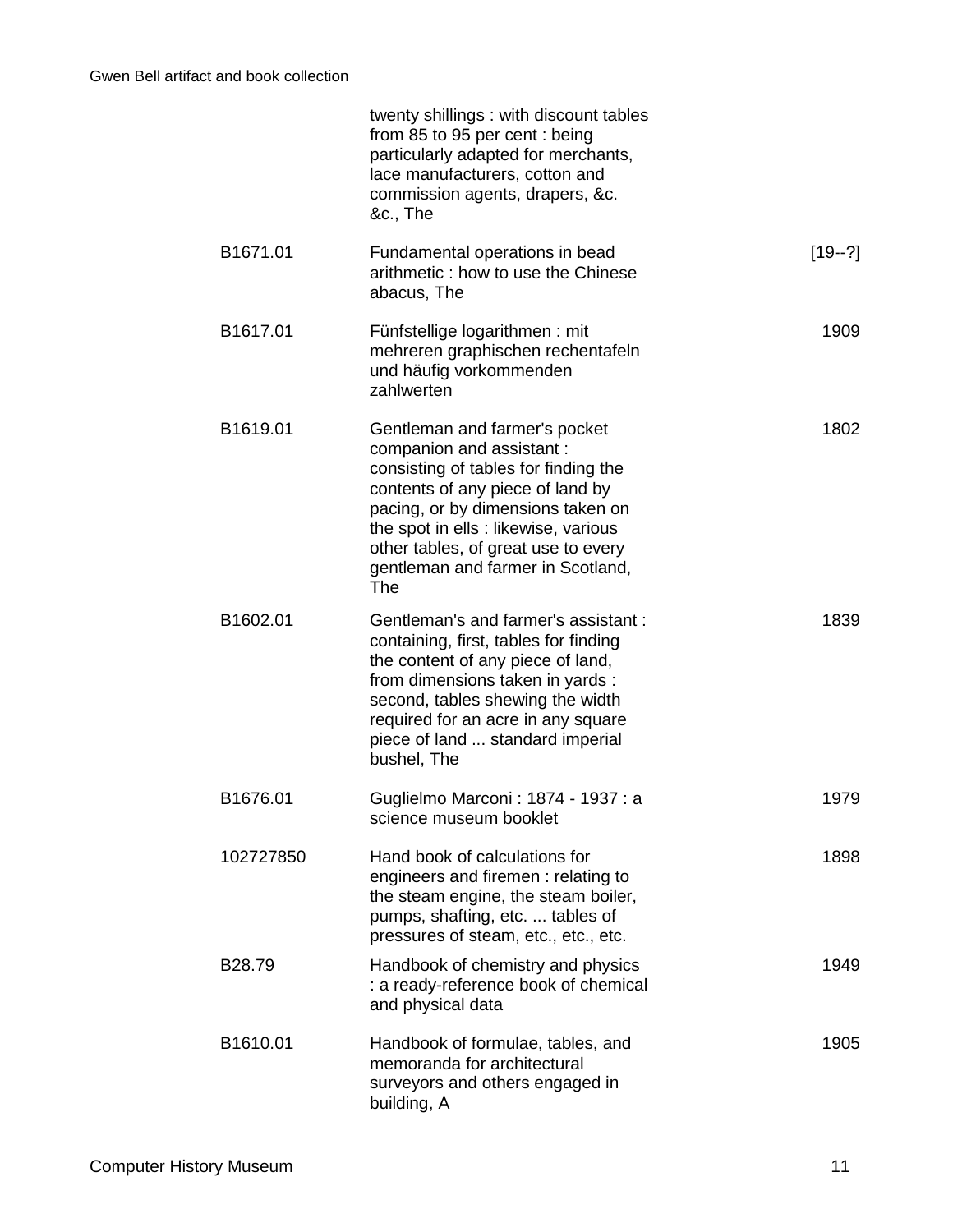| B1535.01  | Handbook of formulae, tables, and<br>memoranda for architectural<br>surveyors, and others engaged in<br>building, A                                                                                                                                   | 1865     |
|-----------|-------------------------------------------------------------------------------------------------------------------------------------------------------------------------------------------------------------------------------------------------------|----------|
| B287.55   | Handbook of mathematical tables<br>and formulas                                                                                                                                                                                                       | 1933     |
| B1538.01  | High-speed computing devices                                                                                                                                                                                                                          | 1950     |
| B162.81   | History, theory, and practice of the<br>electric telegraph                                                                                                                                                                                            | 1864     |
| B1565.01  | Howard's Anglo-American art of<br>reckoning: the standard teacher<br>and referee of shorthand business<br>arithmetic, for the use of schools<br>and business colleges : a manual for<br>the counting house & self culture                             | 1888     |
| B1595.01  | Improved practical measurer :<br>containing tables for the<br>measurement of superfices and<br>solids: with appropriate rules of<br>computation  as well as for the<br>various classes of mechanics,<br>shipbuilders, masons, carpenters,<br>&c., The | 1817     |
| B332.85   | Improvements in the methods of and<br>apparatus for compiling statistics:<br>complete specification                                                                                                                                                   | 1889     |
| B1582.01  | Infallible time and money tables: for<br>calculating seamen's wages :<br>shewing the exact rateable time in<br>calendar months and days  and on<br>incomes from £100 to £1000 per<br>annum, The                                                       | 1901     |
| B196.91   | Instruction for the use of A. W.<br>Faber "Castell" : precision<br>calculating rules                                                                                                                                                                  | $[19-2]$ |
| 102727909 | Instruction pour se servir de<br>l'arithmomètre : machine a calculer                                                                                                                                                                                  | 1982     |
| B282.83   | Instruction pour se servir de<br>l'arithmomètre, machine à calculer<br>inventée par M. Thomas, de Colmar                                                                                                                                              | 1852     |
| B1012.98  | Instructions : Castell precision slide                                                                                                                                                                                                                | $[19-2]$ |
|           |                                                                                                                                                                                                                                                       |          |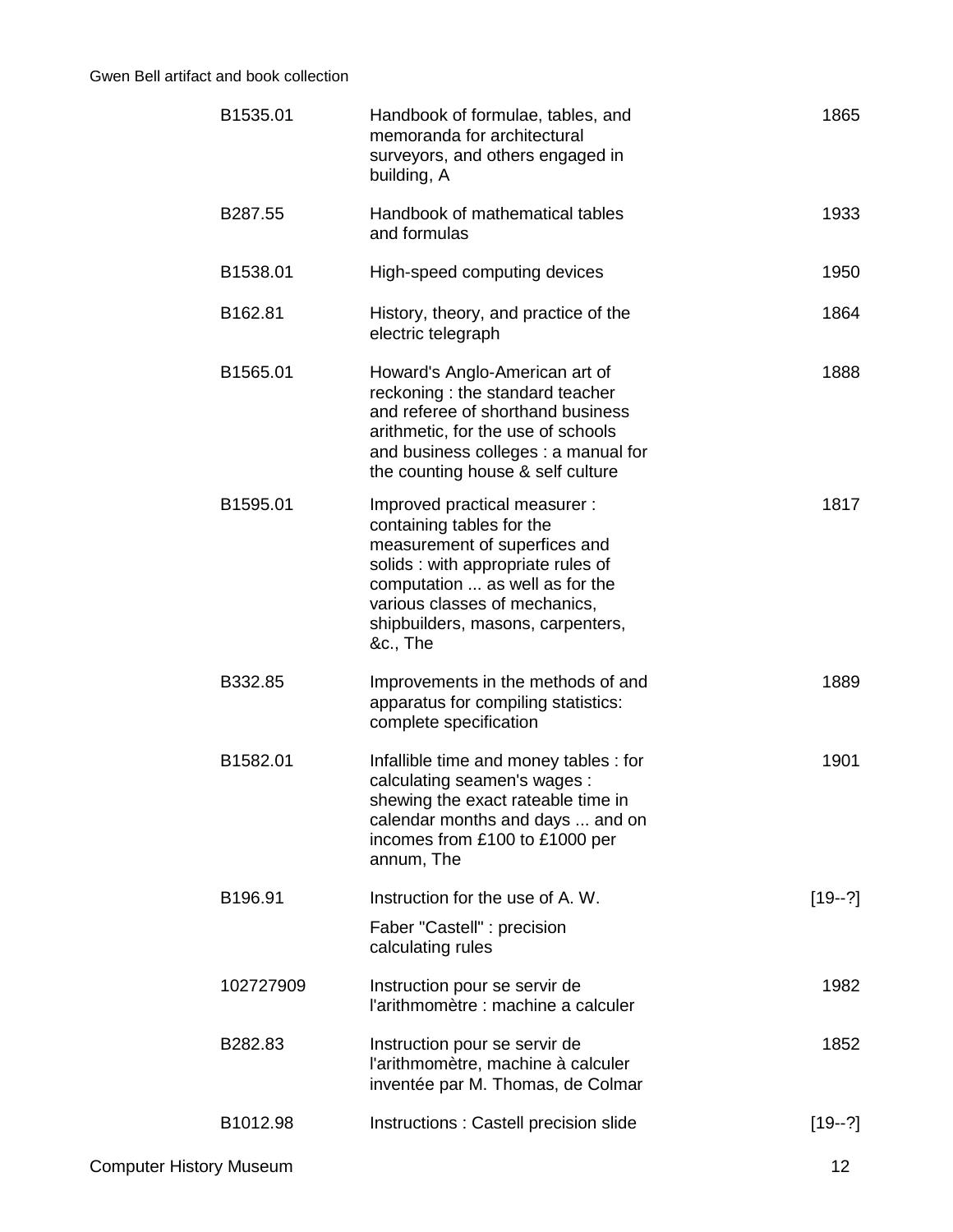|                    |           | rules "system darmstadt"                                                                                                                                                                                                                                                                                                                                                           |          |
|--------------------|-----------|------------------------------------------------------------------------------------------------------------------------------------------------------------------------------------------------------------------------------------------------------------------------------------------------------------------------------------------------------------------------------------|----------|
|                    | B302.87   | Instructions for the use of A. W.<br>Faber's improved calculating rule                                                                                                                                                                                                                                                                                                             | ca. 1900 |
|                    | 102727908 | Instructions for the use of Hurter &<br>Driffield's actinograph (patented)                                                                                                                                                                                                                                                                                                         | 1892     |
|                    | B1532.01  | Introduction to automatic digital<br>computers, An                                                                                                                                                                                                                                                                                                                                 | 1957     |
|                    | B1547.01  | Introduction to data communication                                                                                                                                                                                                                                                                                                                                                 | 1968     |
|                    | B1537.01  | Introduction to electronic analogue<br>computers                                                                                                                                                                                                                                                                                                                                   | 1956     |
| <b>Books</b><br>Κ7 | 102676813 | Japanese abacus : its use and<br>theory, The                                                                                                                                                                                                                                                                                                                                       | 1954     |
|                    | 102628566 | $K + E$ 41st edition catalog : part 1<br>covering drafting and reproduction<br>equipment and materials : slide rules                                                                                                                                                                                                                                                               | 1949     |
|                    | B1612.01  | Land measurer's ready reckoner:<br>or, every man a land measurer :<br>being tables for ascertaining at sight<br>the contents of any field or piece of<br>land  and Scotch and Irish<br>measures into imperial, The                                                                                                                                                                 | 1858     |
|                    | B1541.01  | Land valuer's assistant : being<br>tables on an improved plan for<br>calculating the value of estates                                                                                                                                                                                                                                                                              | 1811     |
|                    | B1014.98  | Le livre des comptes faits : où l'on<br>trouve, toutes faites, les<br>supputations qui se font par les<br>multiplications, pour la valeur de<br>quelque chose que l'on puisse<br>s'imaginer, & à telles sommes<br>qu'elles puissent monter : ouvrage<br>très-utile à tous trésoriers, officiers,<br>entrepreneurs, négocians, & meme<br>à ceux qui ne savent pas<br>l'arithmétique | 1748     |
|                    | B1621.01  | Le livre des comptes-faits : où l'on<br>trouve les supputations qui se font<br>par les multiplications, pour la valeur<br>de quelque chose qu l'on puisse<br>s'imaginer                                                                                                                                                                                                            | 1807     |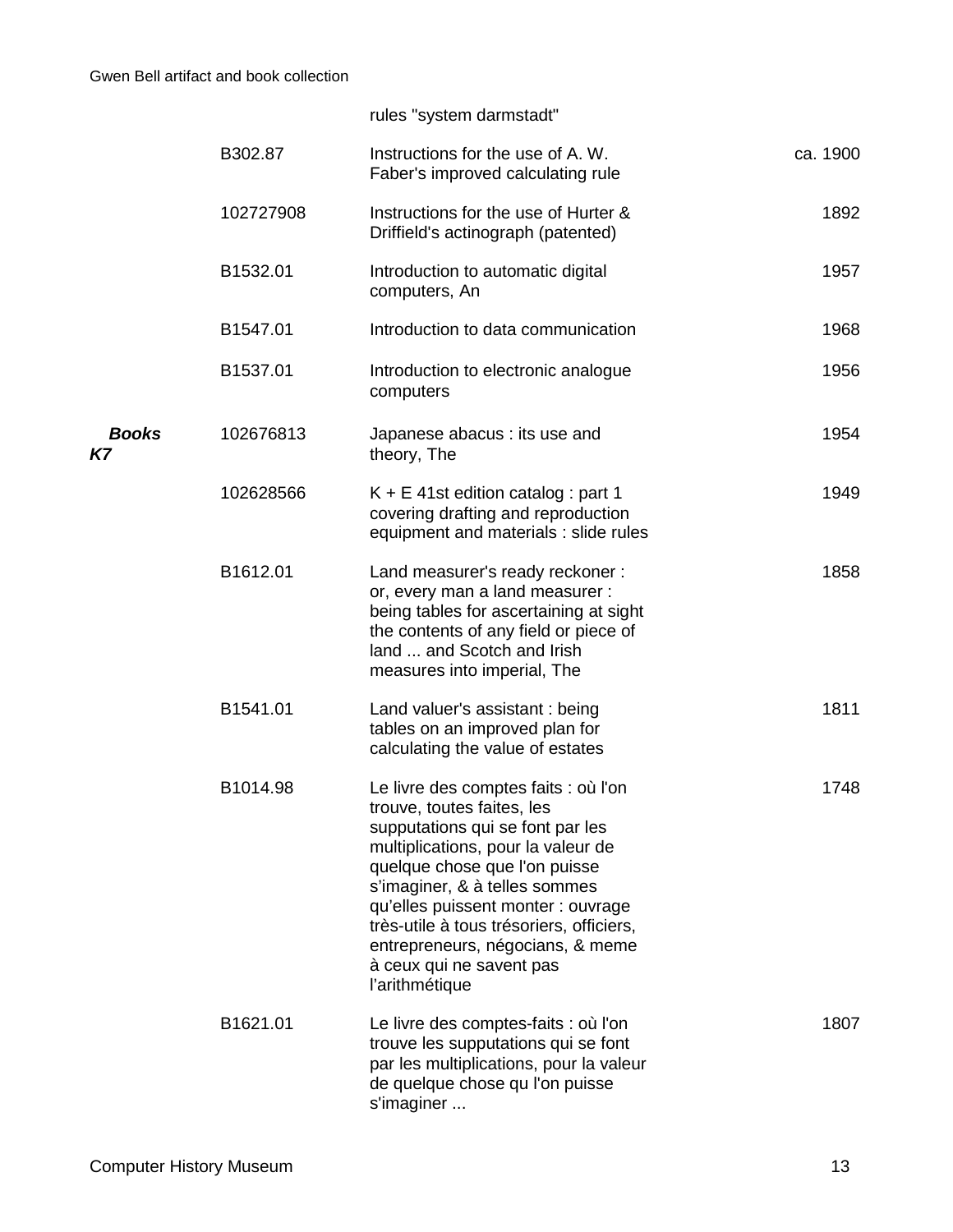| B1573.01 | Le livre des comptes-faits : où l'on<br>trouve les supputations qui se font<br>par les multiplications, pour la valeur<br>de quelque chose que l'on puisse<br>s'imaginer, & à telles sommes<br>qu'elles puissent monter : ouvrage<br>très utile à tous trésoriers, officiers,<br>entrepreneurs, négocians, & meme<br>à ceux qui ne savent pas<br>l'arithmétique | 1768     |
|----------|-----------------------------------------------------------------------------------------------------------------------------------------------------------------------------------------------------------------------------------------------------------------------------------------------------------------------------------------------------------------|----------|
| B1607.01 | Le livre des comptes-faits : où l'on<br>trouve les supputations qui se font<br>par les multiplications, pour la valeur<br>de quelque chose que l'on puisse<br>s'imaginer, et à telles sommes<br>qu'elles puissent monter                                                                                                                                        | 1785     |
| B1527.01 | Le livre des comptes-faits : où l'on<br>trouve les supputations qui se sont<br>par les multiplications, pour la valeur<br>de quelque chose que l'on puisse<br>s'imaginer  & meme à ceux qui ne<br>savent pas l'arithmetique                                                                                                                                     | $[1795]$ |
| B1616.01 | Le livre des comptes-faits : ou tarif<br>general des monnoies : avec lequel<br>on peut faire toute sorte de<br>computes des monnoies, tant<br>anciennes que nouvelles, & autres<br>comptes de multiplication par entier<br>& par fraction, quelques difficiles<br>qu'ils soient, pourvu qu'on scache<br>l'addition                                              | 1762     |
| B1601.01 | Le livre nécessaire pour les<br>comptables : avocats, notaires,<br>procureurs, trésoriers ou caissiers &<br>généralement à toutes sortes de<br>conditions                                                                                                                                                                                                       | 1756     |
| B335.85  | Le operazioni del compasso<br>geometrico et militare                                                                                                                                                                                                                                                                                                            | 1649     |
| B397.87  | Les appareils d'intégration :<br>intégrateurs simples et composés :<br>planimètres : intégromètres :<br>intégraphes et courbes intégrales :<br>analyse harmonique et analyseurs                                                                                                                                                                                 | 1913     |
| B1551.01 | Les intégraphes : la courbe intégrale<br>et ses applications : étude sur un                                                                                                                                                                                                                                                                                     | 1886     |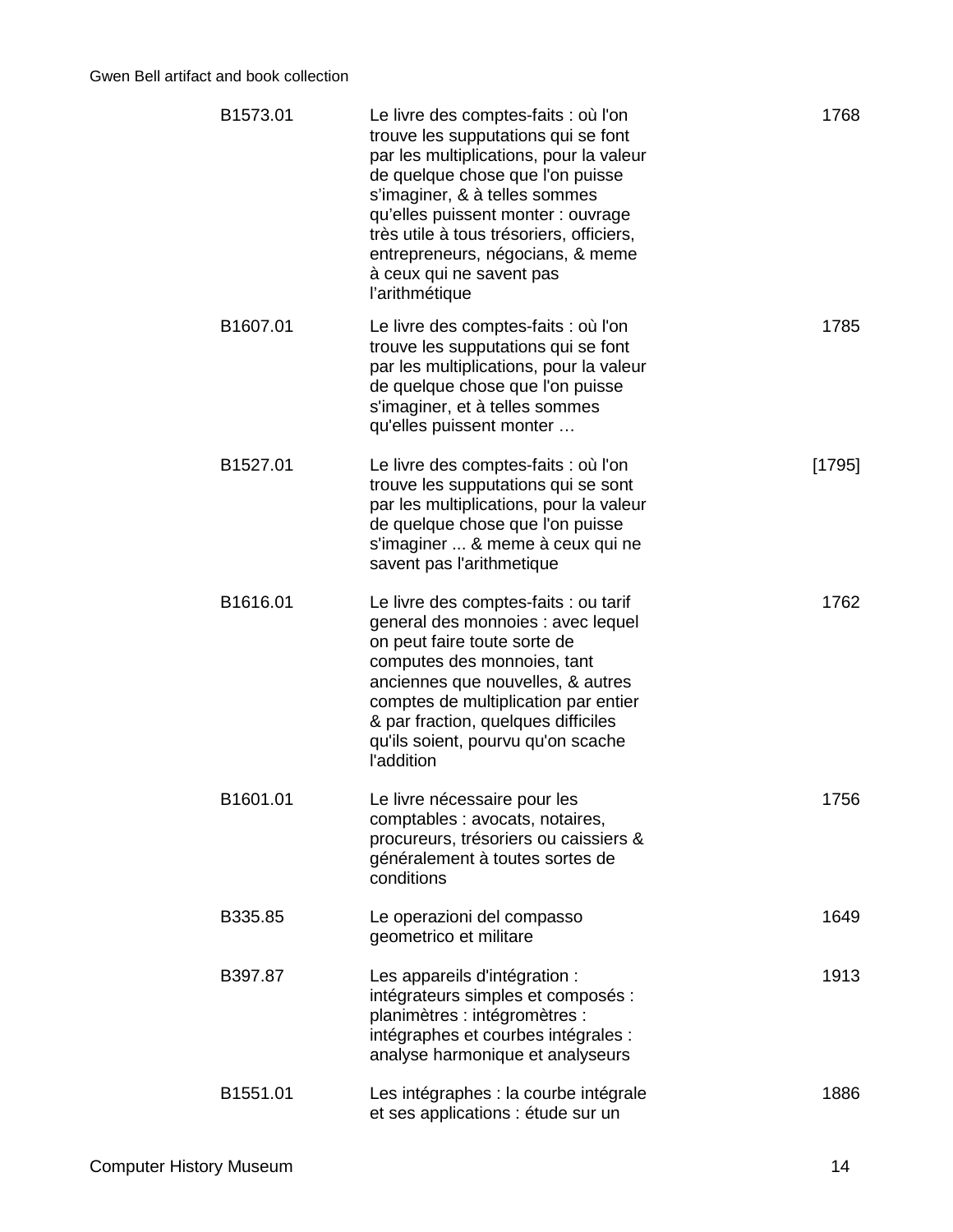|          | nouveau système d'intégrateurs<br>méchaniques                                                                                                                                                                                                                                |      |
|----------|------------------------------------------------------------------------------------------------------------------------------------------------------------------------------------------------------------------------------------------------------------------------------|------|
| B1594.01 | Logarithmick arithmetick: containing<br>a new and correct table of<br>logarithms of the natural numbers<br>from 1 to 10,000, extended to seven<br>places  designed for the<br>instruction of youth in the schools<br>and academies of New England                            | 1818 |
| B210.82  | Logarithmorum canonis descriptio :<br>seu arithmeticarum supputationum<br>mirabilis abbreuiatio : eiusque usus<br>in utraque trigonometria ut etiam in<br>omni logistica mathematica,<br>amplißimi, facillimi & expeditißimi<br>explicatio                                   | 1620 |
| B281.83  | Logarithmotechnia: or, the making<br>of numbers called logarithms to<br>twenty five places from a<br>geometrical figure, with speed,<br>ease, and certainty : the like not<br>hitherto published                                                                             | 1688 |
| B254.82  | Logic machines and diagrams                                                                                                                                                                                                                                                  | 1958 |
| B1566.01 | Manual of the decimal system for<br>the use of jewellers, pawnbrokers,<br>silversmiths, &c: explaining all the<br>principal rules in decimals; with<br>examples of decimal calculations<br>also a ready reckoner from .001oz.<br>to 250ozs., at 2s. to £5 2s. an<br>ounce, A | 1879 |
| B1568.01 | Mathematical table makers:<br>portraits, paintings, busts,<br>monuments : bio-bibliographical<br>notes                                                                                                                                                                       | 1948 |
| B1021.98 | Mathematical tables: consisting of<br>logarithmic and other tables                                                                                                                                                                                                           | 1860 |
| B1604.01 | Mathematical tables: containing the<br>logarithms of numbers, logarithmic<br>sines, tangents, and secants, and a<br>traverse table; to which are prefixed,<br>logarithmic arithmetic, and plane<br>trigonometry; also examples on the<br>mensuration of heights and          | 1815 |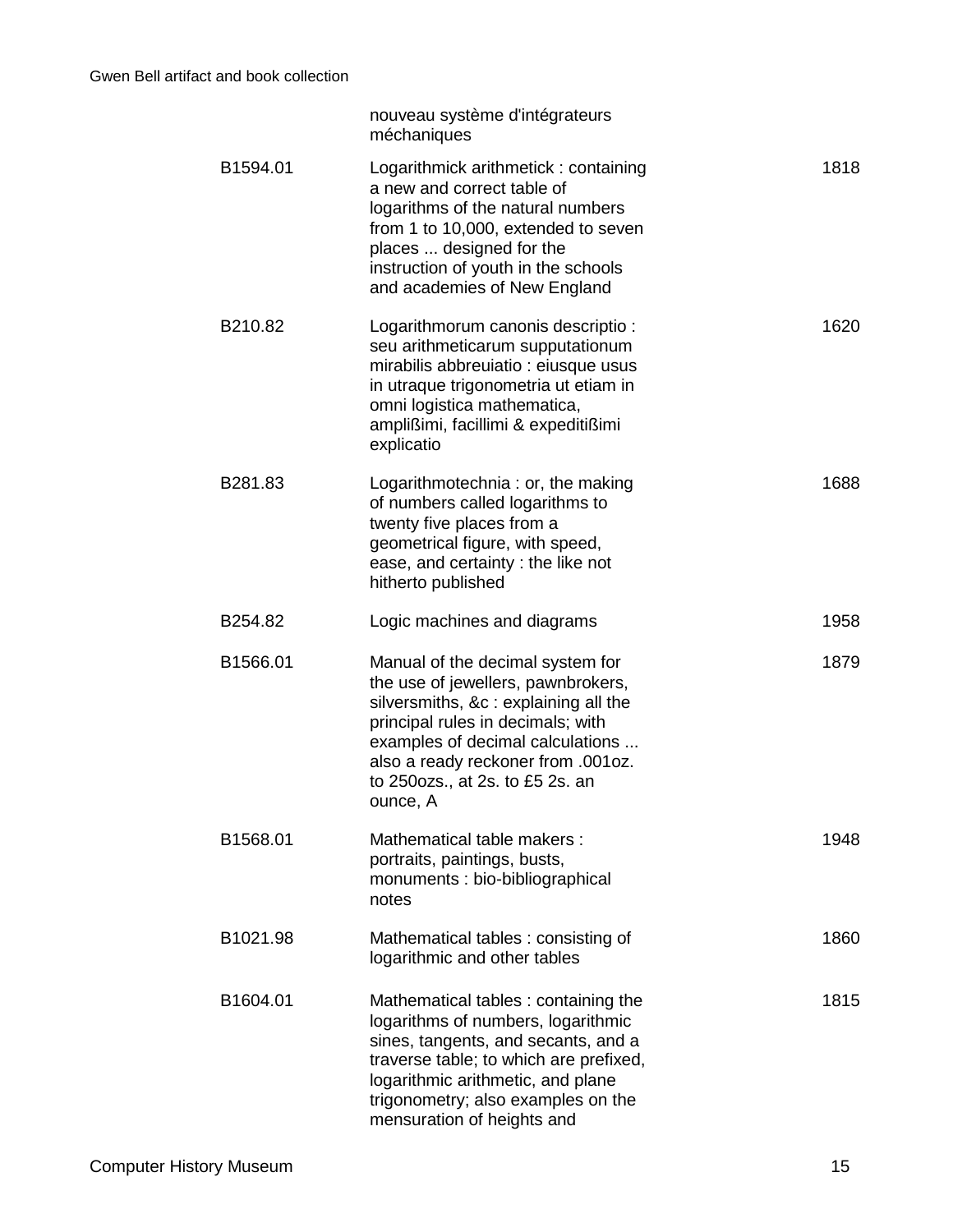distances. For the use of schools

| B1600.01  | Mathematical tables; containing the<br>common, hyperbolic, and logistic<br>logarithms. Also sines, tangents,<br>secants, & versed sines, both<br>natural and logarithmic. Together<br>with several other tables useful in<br>mathematical calculations. | 1801    |
|-----------|---------------------------------------------------------------------------------------------------------------------------------------------------------------------------------------------------------------------------------------------------------|---------|
| B280.83   | Measuring made easy: or, the<br>description and use of Coggeshall's<br>sliding-rule  whereunto is now<br>added the description of Scamozzi's<br>lines, with their use in finding the<br>lengths and angles of rafters, hips,<br>collar-beams, &c.       | 1744    |
| B1526.01  | Methode de lever les plans et les<br>cartes de terre et de mer avec<br>toutes sortes d'instrumens, & sans<br>instrumens : la description & l'usage<br>de ces instrumens  & de lever le<br>plans des villes ennemies                                     | 1700    |
| B1549.01  | Mineralogische tabellen : eine<br>klassifizierung der mineralien auf<br>kristallchemischer grundlage, mit<br>einer einführung in die kristallchemie                                                                                                     | 1957    |
| B1587.01  | Multiplications-tabellen geprüft mit<br>der thomas'schen rechenmaschine<br>von C.L. Petrick : obercontroleur der<br>mitauer eisenbahn: fehlerfreie<br>stereotyp-ausgabe : erste lieferung<br>1-1000                                                     | 1875    |
| B1685.01  | Mythical man-month: essays on<br>software engineering, The                                                                                                                                                                                              | 1975    |
| B1591.01  | New calculating tables: for<br>multiplication and division by all<br>numbers of from one to four places                                                                                                                                                 | 1919    |
| B1533.01  | New manual of logarithms to seven<br>places of decimals, A                                                                                                                                                                                              | 1909    |
| 102727905 | Newham's rotary principal interest<br>demonstrator                                                                                                                                                                                                      | [1845?] |
| B391.87   | Nomographie : les calculs usuels<br>effectués au moyen des abaques :<br>essai d'une théorie générale, règles                                                                                                                                            | 1891    |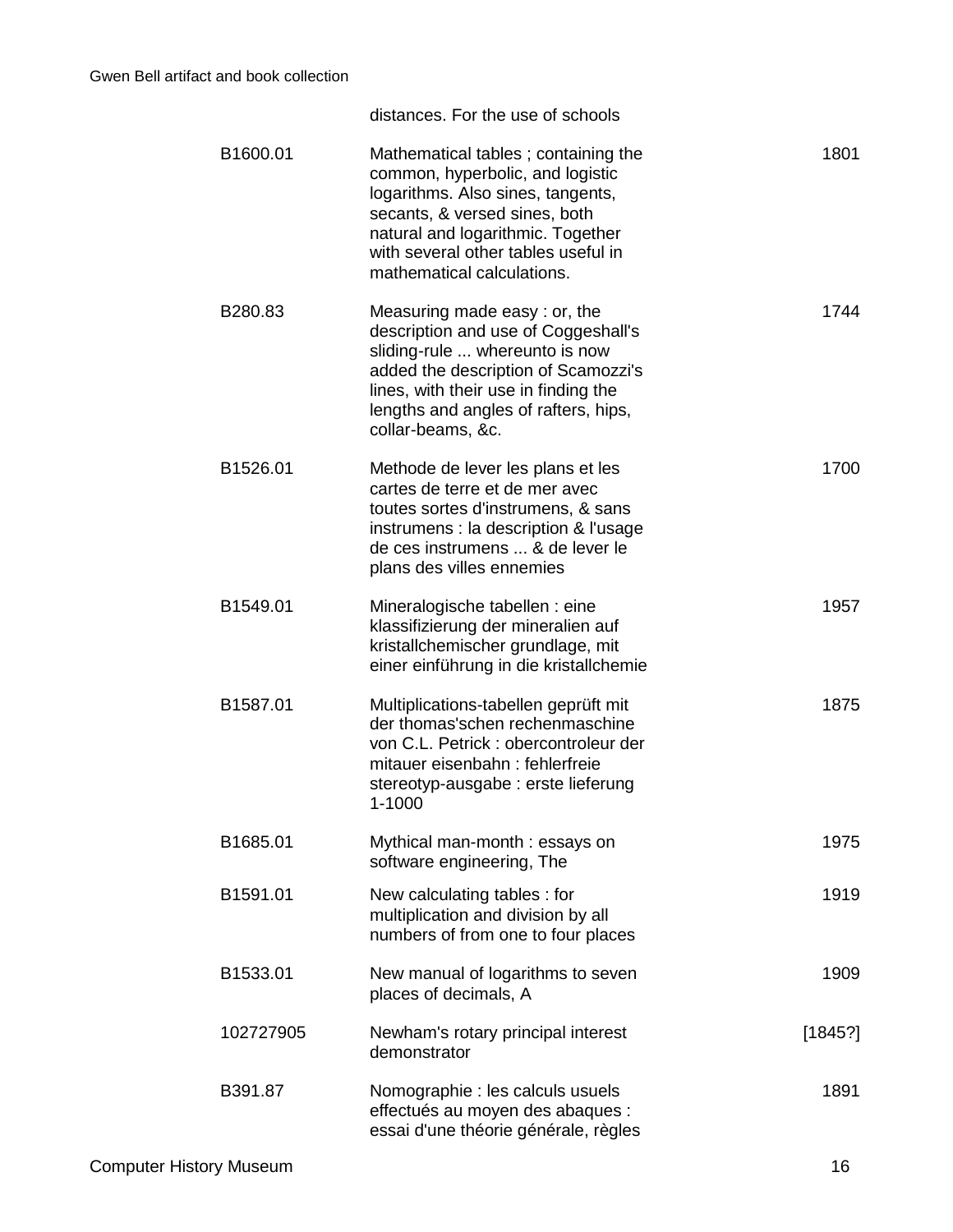pratiques, exemples d'applications

| B48.79                         | Observations made at Dinapoor,<br>June 4, 1769, on the planet Venus,<br>when passing over the sun's disk,<br>June 4, 1769, with three different<br>quadrants, and a two foot reflecting<br>telescope: communicated to the<br>Royal Society, by the Court of<br>Directors of the East India Company                                                                                        | [1770?] |
|--------------------------------|-------------------------------------------------------------------------------------------------------------------------------------------------------------------------------------------------------------------------------------------------------------------------------------------------------------------------------------------------------------------------------------------|---------|
| B264.83                        | On the economy of machinery and<br>manufactures                                                                                                                                                                                                                                                                                                                                           | 1832    |
| B177.81                        | Oriental calculator: or the tables for<br>the calculation of interest, exchange,<br>& commission: with keys showing<br>the comparative rates of indirect<br>exchange between rupees, dollars,<br>and sterling currency, the<br>comparative rates of exhange<br>between sight and six months' sight<br>bills, and the estimated value of a<br>pound of cotton laid down in<br>England, The | 1860    |
| B194.81                        | Palmer's pocket scale: with rules for<br>its use in solving arithmetical and<br>geometrical problems                                                                                                                                                                                                                                                                                      | 1845    |
| B1024.98                       | Panarithmologia: or, the trader's<br>sure guide: containing exact and<br>useful tables, ready cast up,<br>adapted to the use of merchants,<br>mercers, bankers  with a<br>calculation of Portugal coin                                                                                                                                                                                    | 1769    |
| B1559.01                       | Passages from the life of a<br>philosopher                                                                                                                                                                                                                                                                                                                                                | 1864    |
| B392.87                        | Pes mechanicus artificialis, oder:<br>neu-erfundener maß-stab, auf<br>welchem alle proportiones der<br>gantzen mathesis ohne mühsames<br>rechnen  in arithmetica, geometria,<br>stereometria, als auch trigonometria<br>gefunden werden                                                                                                                                                   | 1718    |
| B191.81                        | Pocket-book of useful formulae &<br>memoranda for civil and mechanical<br>engineers                                                                                                                                                                                                                                                                                                       | 1888    |
| B1605.01                       | Popular tables arranged in a new                                                                                                                                                                                                                                                                                                                                                          | 1904    |
| <b>Computer History Museum</b> |                                                                                                                                                                                                                                                                                                                                                                                           | 17      |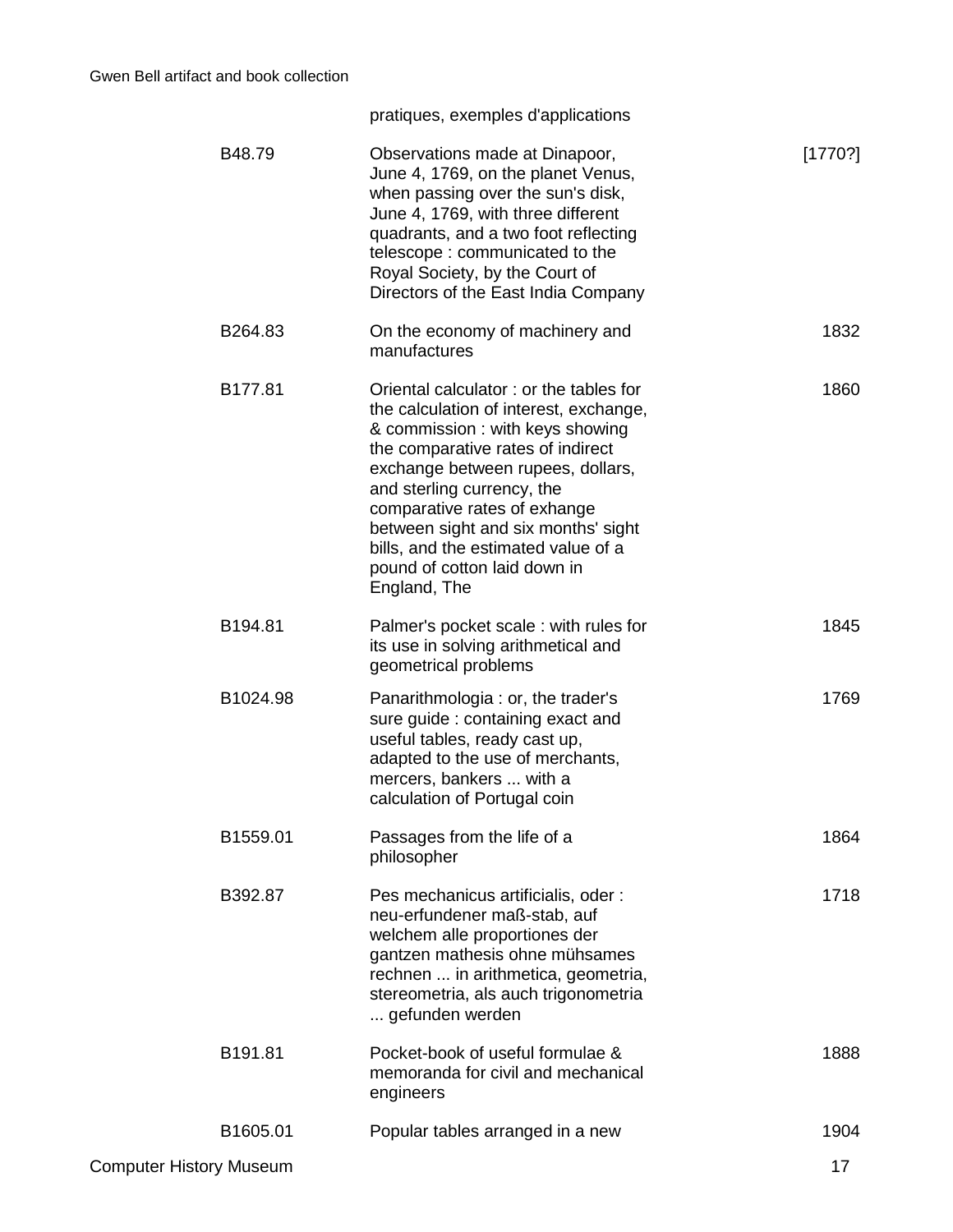|          | form giving information at sight for<br>ascertaining according to the<br>Carlisle Table of Mortality  also<br>various interesting and useful tables<br>equally adapted to the office and the<br>library table                                                                                                                                                                                                                                                            |      |
|----------|--------------------------------------------------------------------------------------------------------------------------------------------------------------------------------------------------------------------------------------------------------------------------------------------------------------------------------------------------------------------------------------------------------------------------------------------------------------------------|------|
| B1650.01 | Practical measurer, or tradesman<br>and wood merchant's assistant: a<br>series of tables, designed for the<br>use of wood merchants, builders,<br>carpenters, joiners, sawyers,<br>plasterers, painters, glaziers,<br>masons, bricklayers, &c., The                                                                                                                                                                                                                      | 1865 |
| B1578.01 | Practical measurer, or tradesman<br>and wood merchant's assistant:<br>containing a variety of tables,<br>shewing the superficial and solid<br>content of round, square, and<br>unequal sided timber or stone: with<br>many other subjects entertaining<br>and useful: designed for the use of<br>artificers, wrights, carpenters,<br>sawyers, plasterers, glaziers,<br>builders, masons, bricklayers, wood<br>merchants, painters, ditchers,<br>causewaylayers, &c., The | 1824 |
| B1545.01 | Practical, short, and direct method<br>of calculating the logarithm of any<br>given number, and the number<br>corresponding to any given<br>logarithm                                                                                                                                                                                                                                                                                                                    | 1849 |
| B286.70  | Preparation of programs for an<br>electronic digital computer, The                                                                                                                                                                                                                                                                                                                                                                                                       | 1957 |
| B390.87  | Principes usuels de nomographie :<br>avec application a divers problèmes<br>concernant l'artillerie et l'aviation                                                                                                                                                                                                                                                                                                                                                        | 1920 |
| B331.85  | Principles of science : a treatise on<br>logic and scientific method, The                                                                                                                                                                                                                                                                                                                                                                                                | 1883 |
| B1675.01 | Programmed sequence on the slide<br>rule, A                                                                                                                                                                                                                                                                                                                                                                                                                              | 1962 |
| B222.82  | Rabdologiae, seu numerationis per<br>virgulas libri duo : cum appendice de<br>expeditissimo multiplicationis<br>promptuario. Quibus accessit &                                                                                                                                                                                                                                                                                                                           | 1617 |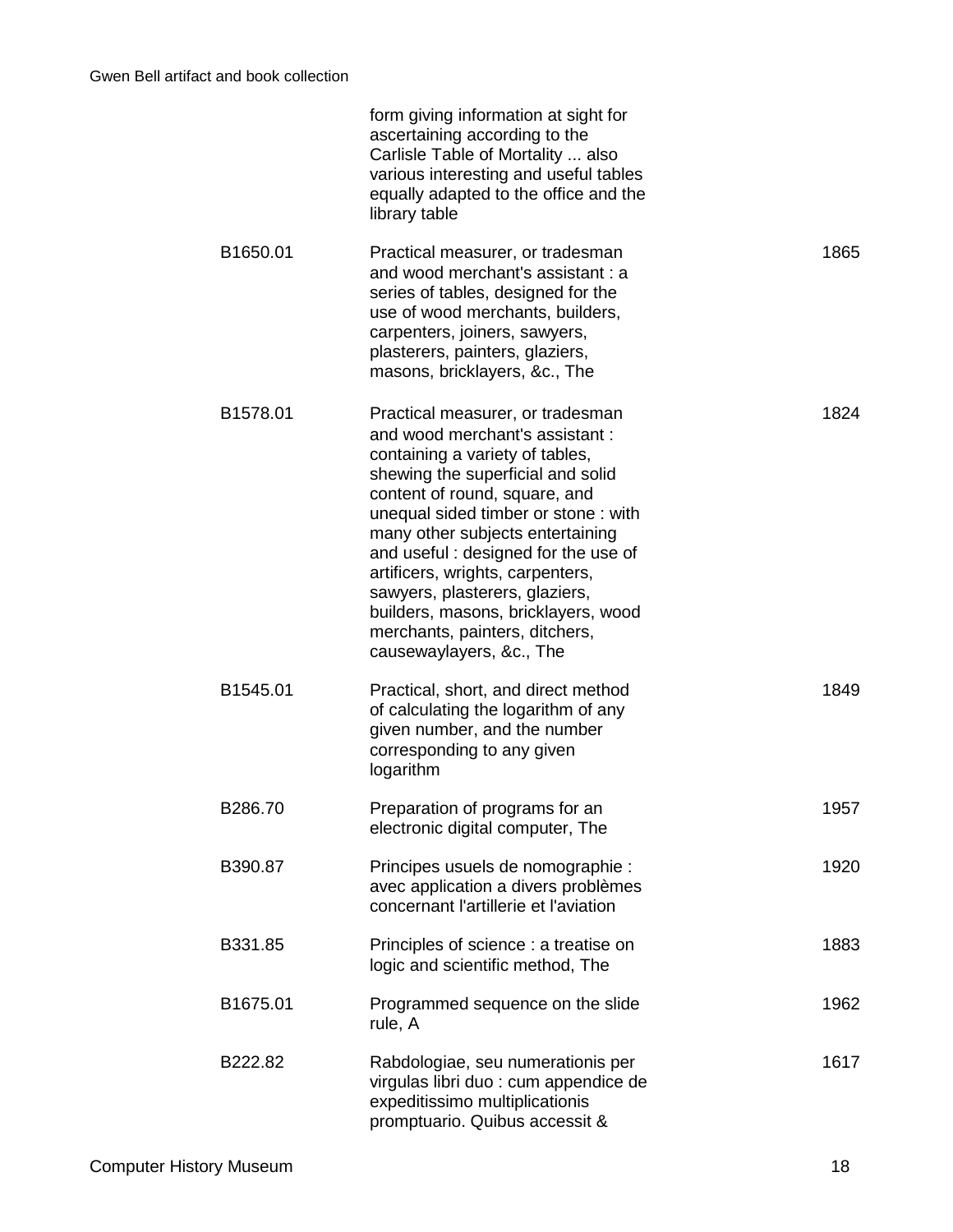|          | arithmeticae localis liber vnus.<br>Authore & inventore Ioanne Nepero,<br>Barone Merchistonii, [etc] Scoto.                                                                                                                                                                                                 |      |
|----------|-------------------------------------------------------------------------------------------------------------------------------------------------------------------------------------------------------------------------------------------------------------------------------------------------------------|------|
| B1534.01 | Radar electronic fundamentals<br>navships 900,016                                                                                                                                                                                                                                                           | 1944 |
| B163.81  | Recherches sur la télégraphie<br>électrique                                                                                                                                                                                                                                                                 | 1853 |
| B330.78  | Rechnen mit maschinen : eine<br>bildgeschichte der rechentechnik                                                                                                                                                                                                                                            | 1968 |
| B1614.01 | Royal Irish Constabulary ready<br>reckoner: comprising correct tables<br>showing the amount of pay for<br>broken periods in all ranks and<br>classes of the Royal Irish<br>Constabulary, The                                                                                                                | 1897 |
| B1596.01 | Sammlung mathematischer tafeln:<br>als neue völlig umgearbeitete<br>auflage von Georgs Freiherrn von<br>Vega grösseren<br>logarithmisch-trigonometrischen<br>tafeln                                                                                                                                         | 1865 |
| B276.83  | Saxton's logs for four place work :<br>table & text                                                                                                                                                                                                                                                         | 1908 |
| B1569.01 | Scientific papers of the Institute of<br>Physical and Chemical Research:<br>table no. 1 : tables of<br>theta-functions, elliptic integrals k<br>and e, and associated coefficients in<br>the numerical calculation of elliptic<br>functions                                                                 | 1922 |
| B1680.01 | Scientist speaks: excerpts from<br>addresses by Karl Taylor Compton<br>during the years 1930 - 1949 when<br>he was president of the<br>Massachusetts Institute of<br>Technology, A                                                                                                                          | 1955 |
| B1589.01 | Sexagesimal table, exhibiting, at<br>sight, the result of any proportion,<br>where the terms do not exceed sixty<br>minutes : also tables of the equation<br>of second difference, and tables for<br>turning the lower denominations of<br>english money, weights, and<br>measures  useful for astronomers, | 1780 |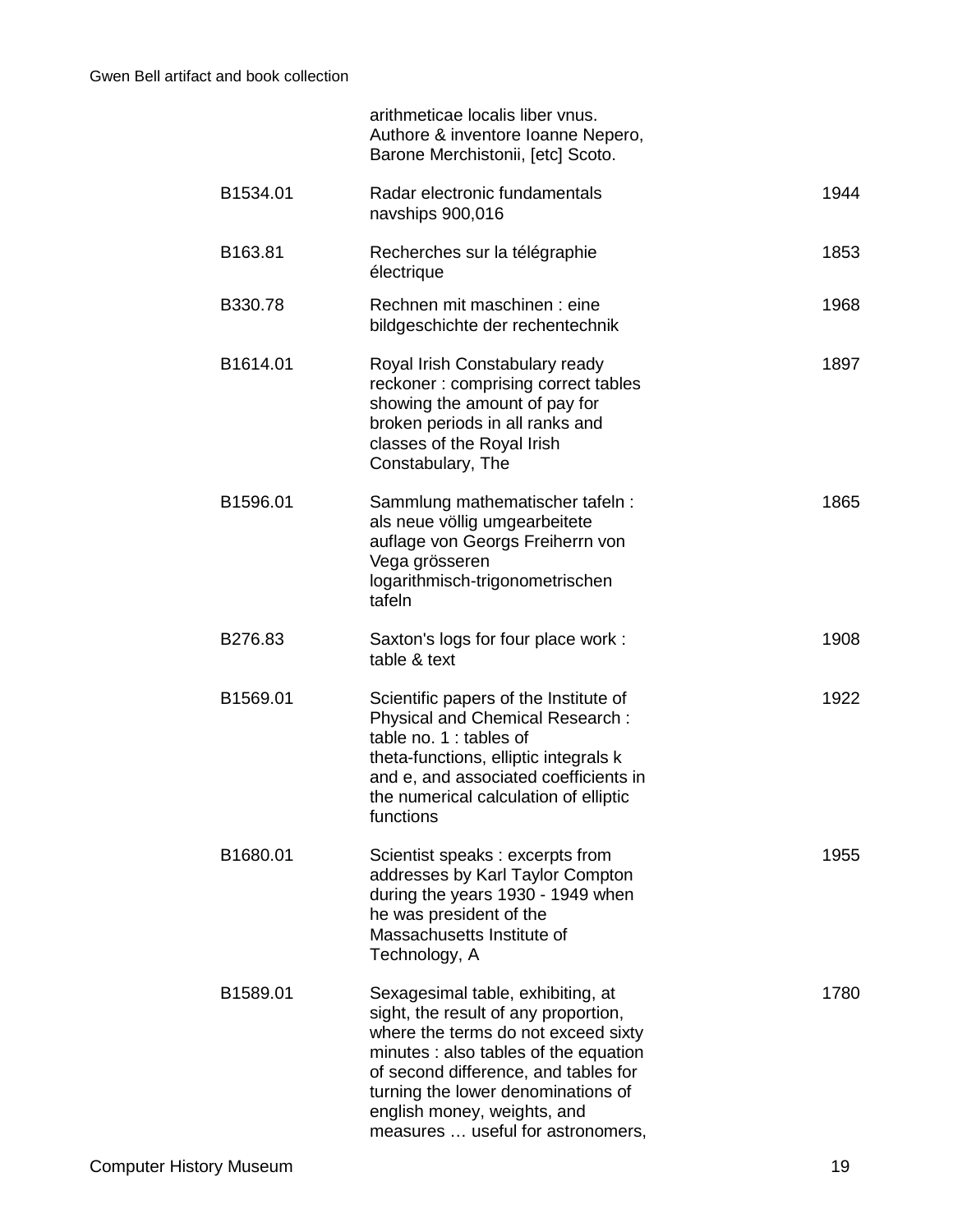|          | mathematicians, navigators, and<br>persons in trade, A                                                                                                                                                                                                                                                     |      |
|----------|------------------------------------------------------------------------------------------------------------------------------------------------------------------------------------------------------------------------------------------------------------------------------------------------------------|------|
| B1682.01 | Sexton's pocket-book for<br>boiler-makers and steam users:<br>comprising a variety of useful<br>information for employer and<br>workman, government inspectors,<br>board of trade surveyors, engineers<br>in charge of works and ships,<br>foremen of manufactories, and the<br>general steam-using public | 1875 |
| B1546.01 | Shaw's universal interest tables                                                                                                                                                                                                                                                                           | 1897 |
| B1581.01 | Sikes' tables of the concentrated<br>strength of spirits, with directions for<br>using his hydrometer: established<br>throughout the United Kingdom for<br>estimating the duties on spirituous<br>liqueurs                                                                                                 | 1890 |
| B1622.01 | Simplex navigation & avigation<br>tables, The                                                                                                                                                                                                                                                              | 1933 |
| B47.79   | Slide rule and how to use it:<br>containing full, easy, and simple<br>instructions to perform all business<br>calculations wtih unexampled<br>rapidity and accuracy, The                                                                                                                                   | 1896 |
| B1673.01 | Slide rule simplified                                                                                                                                                                                                                                                                                      | 1955 |
| B1567.01 | Smithsonian physical tables                                                                                                                                                                                                                                                                                | 1944 |
| B1564.01 | Square measure at a glance :<br>Collyer's tables for calculating<br>superficial areas                                                                                                                                                                                                                      | 1879 |
| B1557.01 | Standard arithmetic: embracing a<br>complete course for schools and<br>academies                                                                                                                                                                                                                           | 1895 |
| B1660.01 | Standard four-figure mathematical<br>tables : including many new tables :<br>trigonometrical functions for radians<br>: inverse trigonometrical and<br>hyperbolic functions: and an<br>extended table of natural logarithms                                                                                | 1931 |
| B1620.01 | Sun's true bearing : or Azimuth<br>tables                                                                                                                                                                                                                                                                  | 1923 |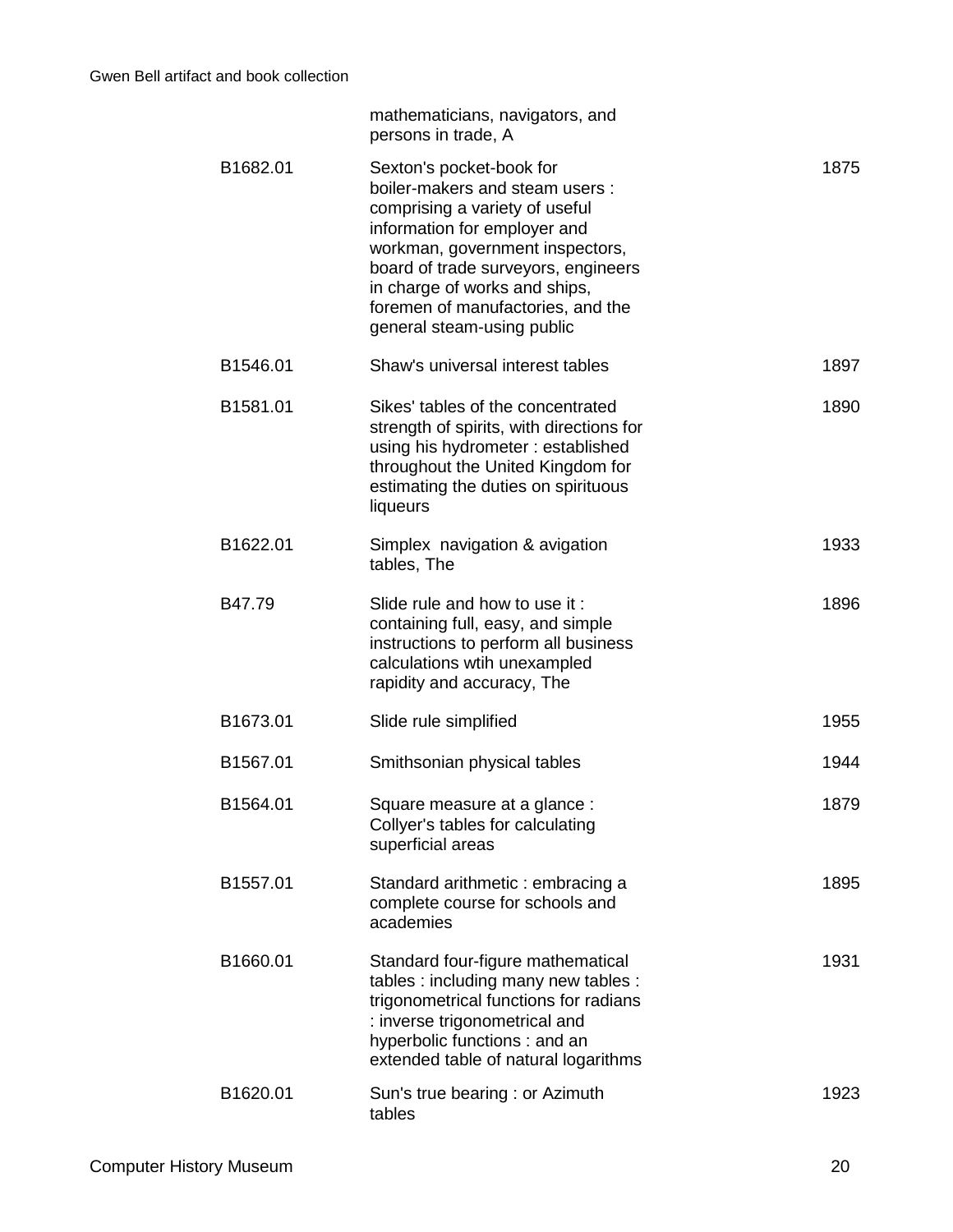| B226.82   | System of geometry and<br>trigonometry: with a treatise on<br>surveying, in which the principles of<br>rectangular surveying, without<br>plotting, are explained, A                                                             | 1854 |
|-----------|---------------------------------------------------------------------------------------------------------------------------------------------------------------------------------------------------------------------------------|------|
| B1555.01  | Tablas de logaritmos para los<br>números y senos                                                                                                                                                                                | 1842 |
| B1608.01  | Table of interest : at 3 1/4d. per<br>cent. per diem, (after deducting the<br>tax, ten per cent.) shewing, at one<br>view, the interest on any sum from<br>£100 to £5,000, and from 1 to 365<br>days, in regular progression, A | 1809 |
| B1681.01  | Table of logarithms of the natural<br>numbers from 1 to 108,000                                                                                                                                                                 | 1889 |
| B1009.98  | Table of quarter-squares of all<br>integer numbers, up to 100,000, by<br>which the product of two factors may<br>be found by the aid of addition and<br>subtraction alone                                                       | 1856 |
| B1563.01  | Table showing the solidity of hewn<br>or eight-sided timber, or of any<br>octagonal-sided column : compiled<br>for the accomodation of<br>timber-growers, merchants, and<br>surveyors, stone-masons, architects,<br>and others  | 1863 |
| B1666.01a | Tables annuelles de constantes et<br>données numériques de chimie, de<br>physique et de technologie : volume<br>I : année 1910                                                                                                  | 1924 |
| B1666.01b | Tables annuelles de constantes et<br>données numériques de chimie, de<br>physique et de technologie : volume<br>II : année 1911                                                                                                 | 1913 |
| B1666.01c | Tables annuelles de constantes et<br>données numériques de chimie, de<br>physique et de technologie : volume<br>III : année 1912                                                                                                | 1914 |
| B1666.01d | Tables annuelles de constantes et<br>données numériques de chimie, de<br>physique et de technologie : volume<br>IV: années 1913 - 1914 - 1915 -                                                                                 | 1922 |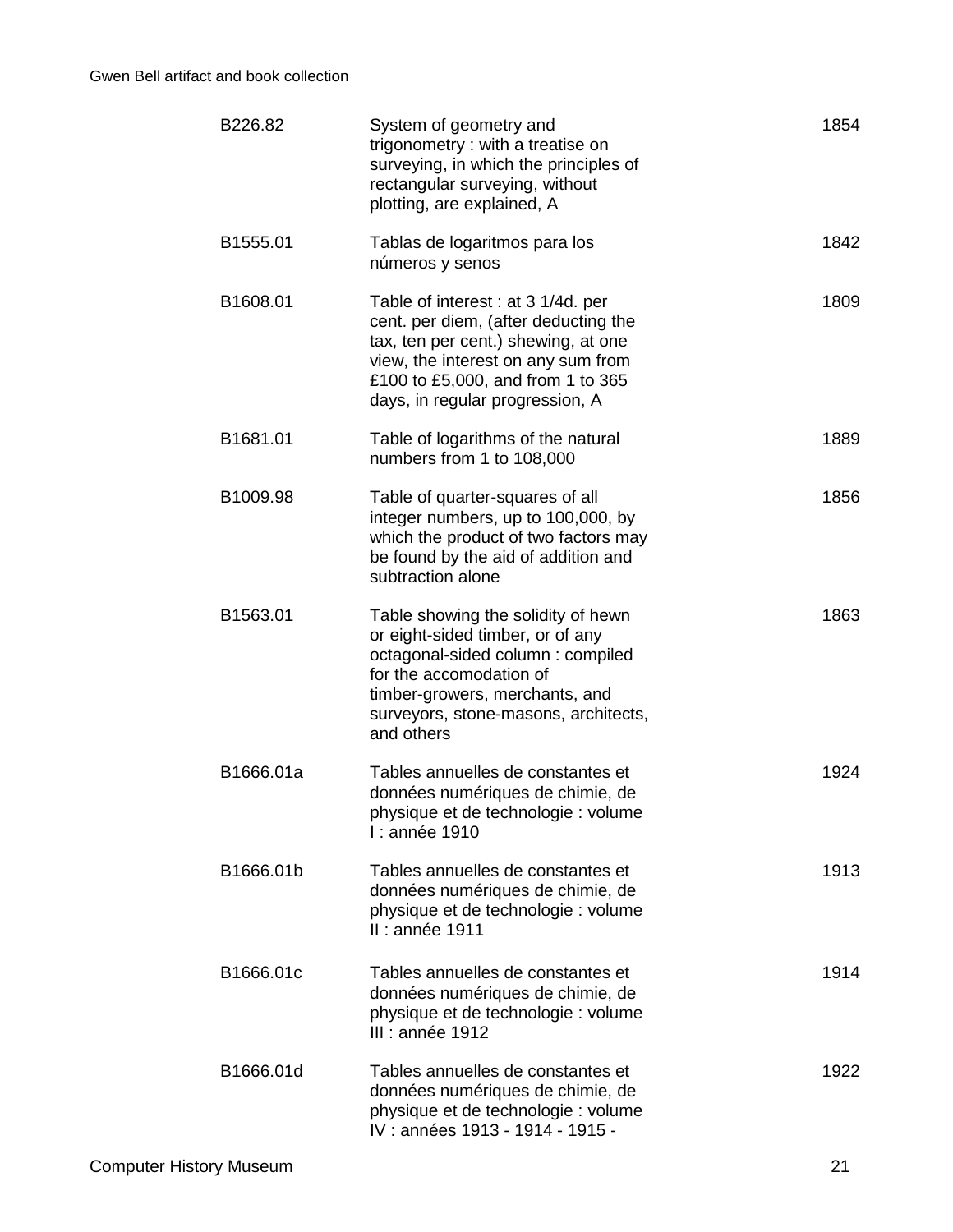|           | 1916 : deuxième partie                                                                                                                                                                                                                                                                                |          |
|-----------|-------------------------------------------------------------------------------------------------------------------------------------------------------------------------------------------------------------------------------------------------------------------------------------------------------|----------|
| B1666.01e | Tables annuelles de constantes et<br>données numériques de chimie, de<br>physique et de technologie : volume<br>V : années 1917 - 1918 - 1919 -<br>1920 - 1921 - 1922 : première partie                                                                                                               | 1925     |
| B1666.01f | Tables annuelles de constantes et<br>données numériques de chimie, de<br>physique, de biologie et de<br>technologie : volume VI : années<br>1923 - 1924 : première partie                                                                                                                             | 1927     |
| B272.83   | Tables de comparaison entre les<br>mesures anciennes usitées dans le<br>département de l'Aube : et celles qui<br>les remplacent dans le nouveau<br>systême métrique  de la<br>commission des poids et mesures                                                                                         | [1799]   |
| B1651.01  | Tables de logarithmes pour les<br>nombres et pour les sinus : avec les<br>explications et les usages principaux<br>pour l'astronomie, la gnomonique, la<br>géométrie, la navigation, la<br>géographie, la physique, l'art<br>militaire, l'architecture, l'arpentage,<br>la statistique, et les rentes | 1805     |
| B367.86   | Tables de sinus tangentes et<br>secantes : ad radium 10,000,000 :<br>avec une methode de resoudre<br>tres-facilement par leur moyen<br>tousles triangles rectilignes &<br>spheriques                                                                                                                  | 1683     |
| B1584.01  | Tables des sinus, tangentes, et<br>secants, et des logarithmes des<br>sinus, et des tangentes                                                                                                                                                                                                         | 1766     |
| B1579.01  | Tables d'intégrales indéfinies                                                                                                                                                                                                                                                                        | 1906     |
| B368.86   | Tables for calculating the cubic<br>quantity of earth work in the cuttings<br>and embankments of canals,<br>railways, and turnpike roads                                                                                                                                                              | 1833     |
| B1603.01  | Tables for estimating dead weight<br>and value of cattle from live weight                                                                                                                                                                                                                             | $[18-2]$ |
| B1588.01  | Tables for the development of the                                                                                                                                                                                                                                                                     | 1933     |
|           |                                                                                                                                                                                                                                                                                                       |          |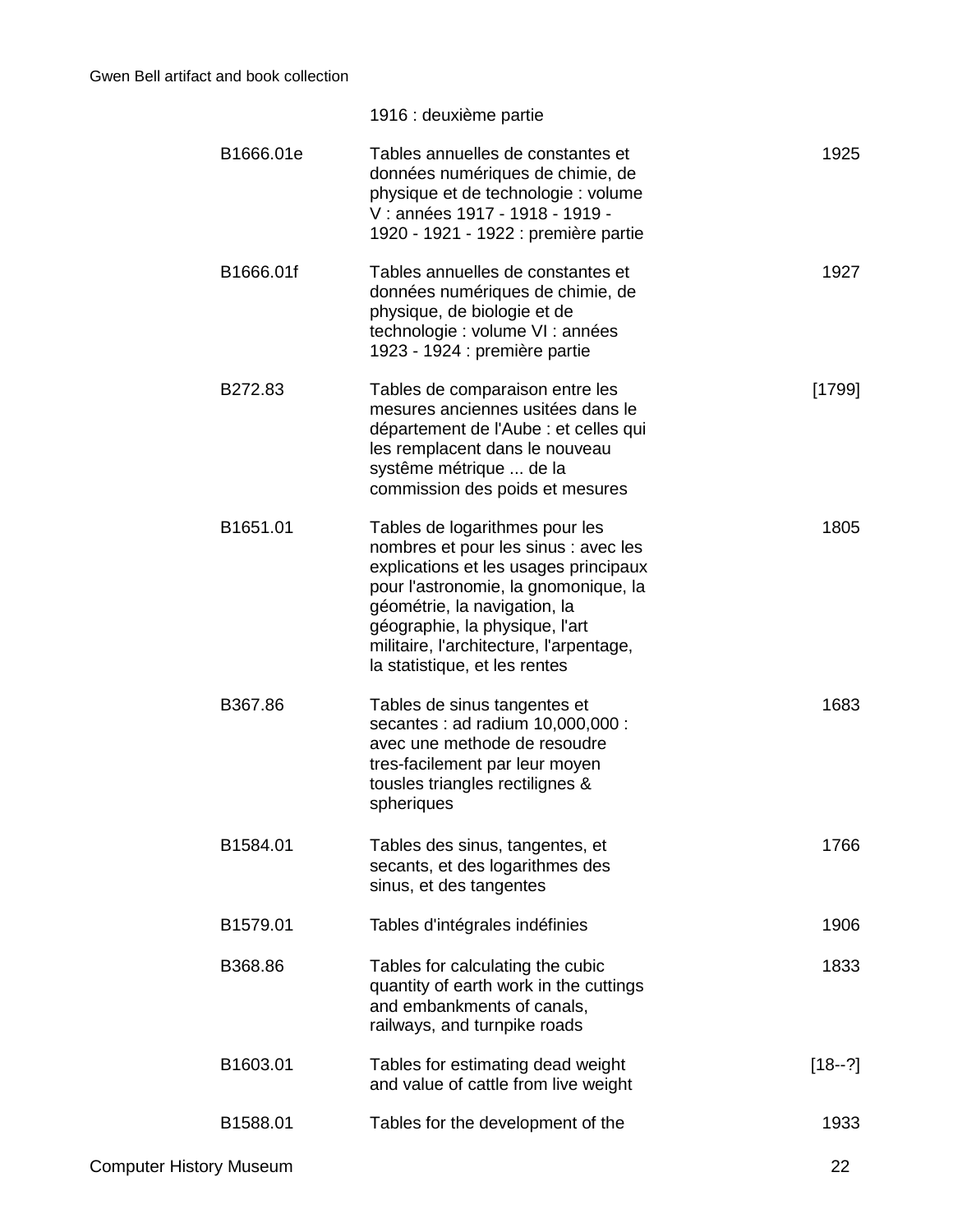|                   | disturbing function with schedules<br>for harmonic analysis                                                                                                                                                                                                                                                                                                                                                                                 |         |
|-------------------|---------------------------------------------------------------------------------------------------------------------------------------------------------------------------------------------------------------------------------------------------------------------------------------------------------------------------------------------------------------------------------------------------------------------------------------------|---------|
| B1593.01          | Tables for the easy valuing of<br>estates : from one shilling to five<br>pounds per acre : also the parts of<br>an acre, from three roods to one<br>perch                                                                                                                                                                                                                                                                                   | 1771    |
| B1665.01a         | Tables of generalized sine- and<br>cosine-integral functions: part I                                                                                                                                                                                                                                                                                                                                                                        | 1949    |
| B1665.01b         | Tables of generalized sine- and<br>cosine-integral functions : part II                                                                                                                                                                                                                                                                                                                                                                      | 1949    |
| B1623.01          | Tables of interest, discount,<br>annuities, &c.                                                                                                                                                                                                                                                                                                                                                                                             | 1726    |
| B1575.01          | Tables of partitions                                                                                                                                                                                                                                                                                                                                                                                                                        | 1939    |
| B1662.01          | Tables of the incomplete<br>beta-function                                                                                                                                                                                                                                                                                                                                                                                                   | 1968    |
| B <sub>2.76</sub> | Tables of the products and powers<br>of numbers : namely, 1st, the<br>products of all numbers to 1000 by<br>100, 2nd, the squares of all numbers<br>to 25400, 3rd, the cubes of all<br>numbers to 10000, 4th, the first ten<br>powers of all numbers to 100, 5th,<br>tables for reducing money, weights,<br>and measures from one<br>denomination to another: with an<br>introduction, explaining and<br>illustrating the use of the tables | 1781    |
| B1560.01          | Tables portatives de logarithmes :<br>contenant les logarithmes des<br>nombres, depuis 1 jusqu'à 108000<br>suives des nouvelles tables plus<br>approchées, et de plusieurs autres<br>utiles à la recherche des longitudes<br>en met, etc.                                                                                                                                                                                                   | 1806    |
| B1609.01          | Tables showing the contents of<br>excavations, area of slopes, &c.                                                                                                                                                                                                                                                                                                                                                                          | [1864?] |
| B369.86           | Tabulae regiomontanae<br>reductionum observationum<br>astronomicarum : ab anno 1750<br>usque ad annum 1850 computatae                                                                                                                                                                                                                                                                                                                       | 1830    |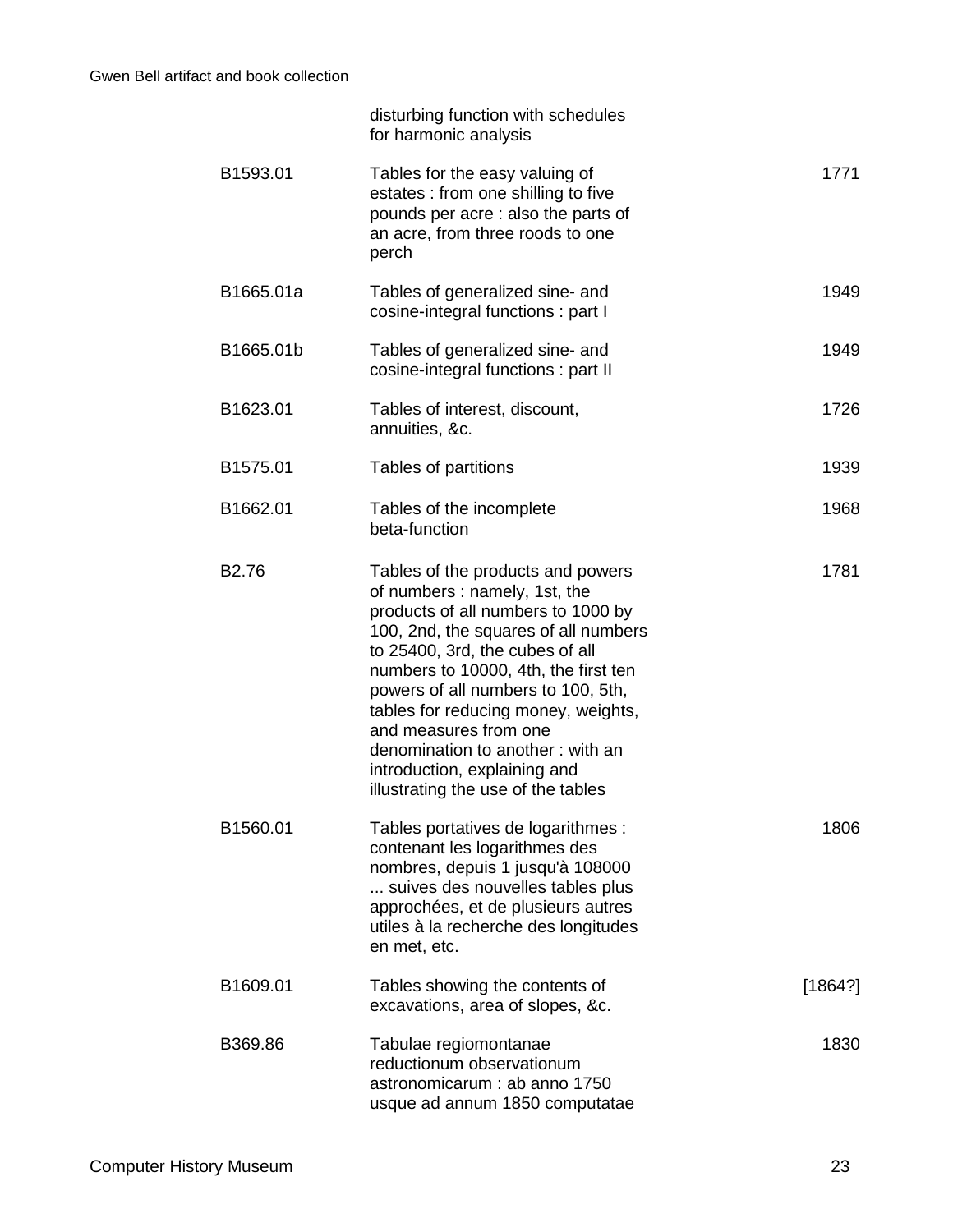| B1022.98 | Tabulated weights of angle, tee, and<br>bulb iron and steel, and other<br>information : for the use of naval<br>architects, shipbuilders and<br>manufacturers                                                                                                                                             | 1918    |
|----------|-----------------------------------------------------------------------------------------------------------------------------------------------------------------------------------------------------------------------------------------------------------------------------------------------------------|---------|
| B1571.01 | Tafeln der besselschen, theta-,<br>kugel- und anderer funktionen                                                                                                                                                                                                                                          | 1930    |
| B1576.01 | Tafeln der funktionen cosinus und<br>sinus: mit den naturlichen sowohl<br>reellen als rein imaginaren zahlen<br>als argument : kreis und<br>hyperbelfunctionen                                                                                                                                            | 1907    |
| B1033.98 | Technology of computer music, The                                                                                                                                                                                                                                                                         | 1969    |
| B1606.01 | Timber merchant's and builder's<br>companion : containing new and<br>copious tables of the reduced weight<br>and measurement of deals and<br>battens of all sizes, from one to a<br>thousand pieces  in the buying or<br>selling of foreign timber, The                                                   | 1876    |
| B1528.01 | Timber trades journal standard<br>ready reckoner, The                                                                                                                                                                                                                                                     | undated |
| B1556.01 | Tinman's companion, containing a<br>list of prices of iron per lb., &c. :<br>extracts from eminent authors on<br>the manufacture of iron for tin plates<br>: the theory of the refining frunace;<br>the theory of the puddling furnace<br>tables of relative prices of tin plates,<br>The                 | 1876    |
| B333.85  | Tractatus Georgii Peurbachii: super<br>propositiones Ptolemaei de sinubus<br>& chordis : item compositio<br>tabularum sinuum per Ioannem de<br>Regiomonte : adiectae sunt &<br>tabulae sinuum duplices per<br>eundem regiomontanum : omnia<br>nunc primum in utilitatem<br>astronomiae studiolis impressa | 1541    |
| B1598.01 | Tradesman, merchant, and<br>accountant's assistant : being tables<br>for business in general, on a new<br>plan of arrangement: shewing  the<br>value of 1. any number of articles at                                                                                                                      | 1821    |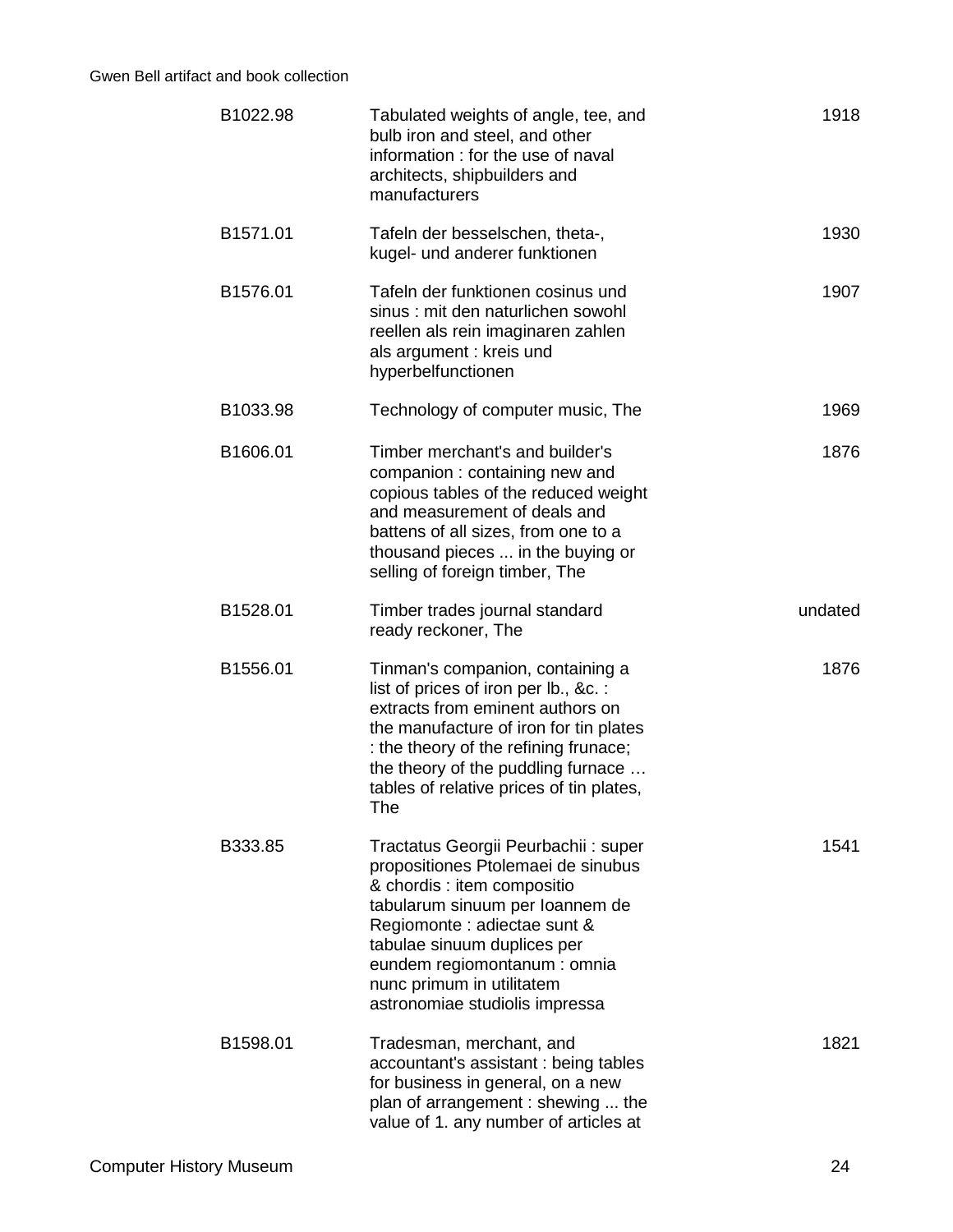|          | any price, from one farthing to 20<br>shillings. 2. dividends on bankrupt<br>estates  3. parts of an ounce of<br>gold, or silver, at any price per<br>ounce. 4. any number of pounds<br>weight  shewing, also, the number<br>of grosses, etc. , The                                                                                                                                                                             |  |
|----------|---------------------------------------------------------------------------------------------------------------------------------------------------------------------------------------------------------------------------------------------------------------------------------------------------------------------------------------------------------------------------------------------------------------------------------|--|
| B1539.01 | 1899<br>Traité de nomographie : théorie des<br>abaques - applications pratiques                                                                                                                                                                                                                                                                                                                                                 |  |
| B159.81  | Treatise on a box of instruments and<br>1864<br>the slide-rule : for the use of<br>gaugers, engineers, seamen, and<br>students, A                                                                                                                                                                                                                                                                                               |  |
| B275.83  | 1852<br>Treatise on screw propellers and<br>their steam-engines : with practical<br>rules and examples how to calculate<br>and construct the same for any<br>description of vessels, accompanied<br>with a treatise on bodies in motion in<br>fluid, exemplified for propellers and<br>vessels : also, a full description of a<br>calculating machine, A                                                                        |  |
| B247.82  | Treatise on the calculus of finite<br>1860<br>differences, A                                                                                                                                                                                                                                                                                                                                                                    |  |
| B1010.98 | 1657<br>Trigonometria : hoc est, modus<br>computandi triangulorum latera &<br>angulos, ex canone mathematico<br>traditus & demonstratus                                                                                                                                                                                                                                                                                         |  |
| B279.83  | 1633<br>Trigonometria artificialis : sive<br>magnus canon triangulorum<br>logarithmicus ad radium<br>100000,00000, & ad dena scrupula<br>secunda  geometricis funamentiis<br>petitis resovuntur                                                                                                                                                                                                                                 |  |
| B160.81  | Trigonometria Britanica, or, the<br>1658<br>doctrine of triangles : in two books :<br>the first of which sheweth the<br>construction of the naturall and<br>artificiall sines, tangents and<br>secants, and table of logarithms  :<br>the other, the use or application of<br>the canon of artificiall sines,<br>tangents and logarithms  : the one<br>composed, the other translated from<br>the latine copie written by Henry |  |
|          |                                                                                                                                                                                                                                                                                                                                                                                                                                 |  |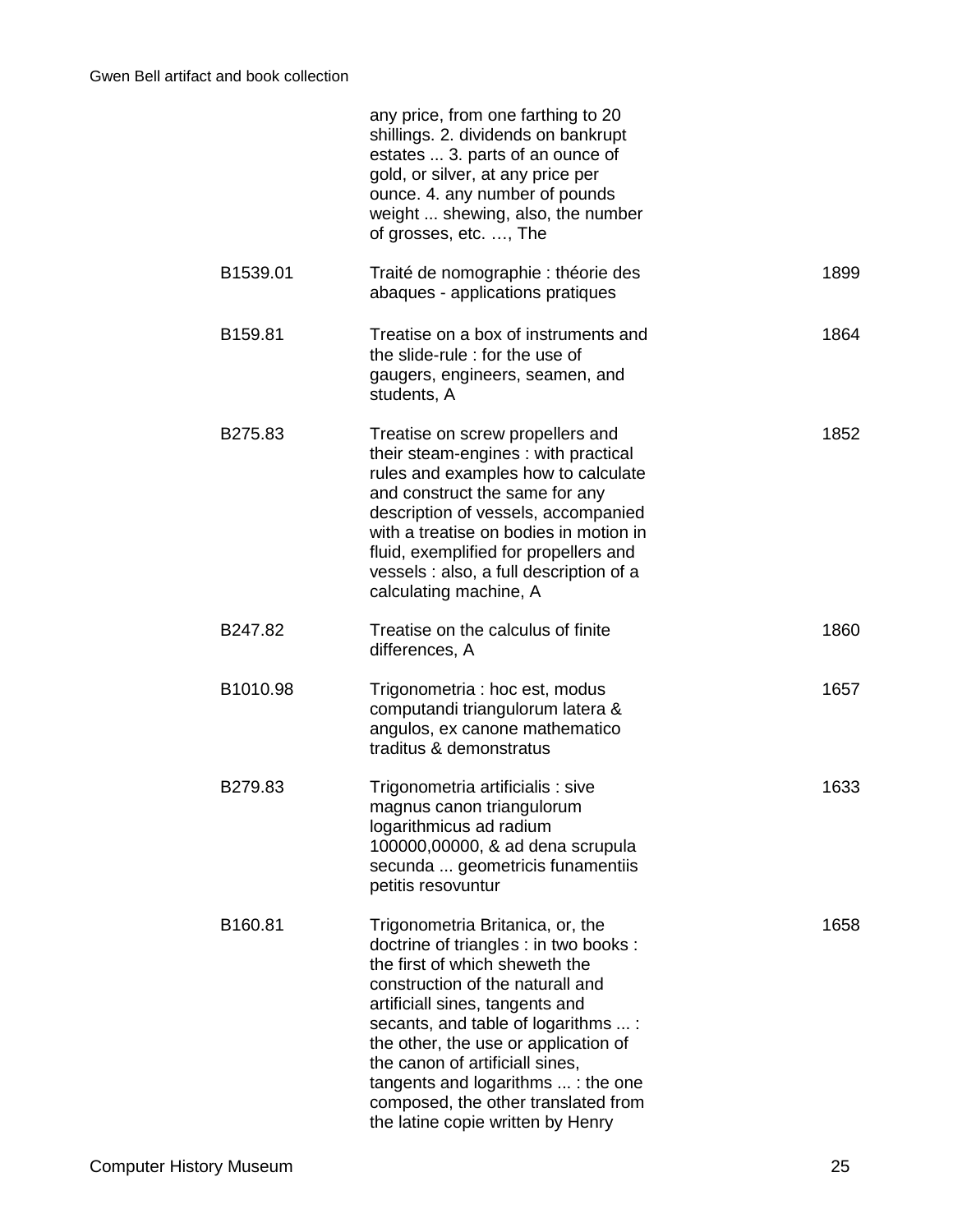Gellibrand ...

| B1006.98  | Trigonometria plana, et sphærica,<br>linearis, & logarithmica : hoc est tam<br>per sinuum, tangentium, &<br>secantium multiplicationem, ac<br>diuisionem iuxta veteres : quam per<br>logarithmorum simplicem ferè<br>additionem iuxta recentiores : ad<br>triangulorum dimetiendos angulos, &<br>latera procedens : cum canone<br>duplici trigonometrico, & chiliade<br>numerorum absolutorum I vsque ad<br>1000, eorumque logarithmis, ac<br>differentijs | 1643 |
|-----------|------------------------------------------------------------------------------------------------------------------------------------------------------------------------------------------------------------------------------------------------------------------------------------------------------------------------------------------------------------------------------------------------------------------------------------------------------------|------|
| B224.82   | Trigonometrie rectiligne et<br>spherique, avec la construction des<br>tables des sinus, des tangentes, des<br>secantes et des logarithmes                                                                                                                                                                                                                                                                                                                  | 1750 |
| B334.85   | Usus et fabrica circini cuiusdam<br>proportionis : per quem omnia ferè<br>tum Euclidis, tum mathematicorum<br>omnium problemata facili negotio<br>resoluuntur                                                                                                                                                                                                                                                                                              | 1655 |
| 102727904 | Vacuum tube amplifiers                                                                                                                                                                                                                                                                                                                                                                                                                                     | 1948 |
| B1554.01  | Whitehill's calculator, on the decimal<br>system : for the use of jewellers,<br>goldsmiths, silversmiths, and others<br>: containing tables shewing the<br>value of any weight from<br>one-thousandth part of the ounce or<br>grain to 500 ounces, at rates from 1/<br>- to 90/- per ounce or grain : also<br>table of equivalents shewing the<br>equivalents of old weights in<br>decimals of the ounce troy                                              | 1897 |
| B1611.01  | Wood's improved tables of discount<br>: correctly calculate upon any sum<br>from 1d. to £200, at from 1/4 to 90<br>per cent                                                                                                                                                                                                                                                                                                                                | 1841 |
| B1003.98  | Wood's improved tables of discount<br>: correctly calculated upon any sum<br>from 1d. to £200, at from 1/4 to 90<br>per cent                                                                                                                                                                                                                                                                                                                               | 1850 |
| B1663.01  | Zehnstellige logarithmen der                                                                                                                                                                                                                                                                                                                                                                                                                               | 1919 |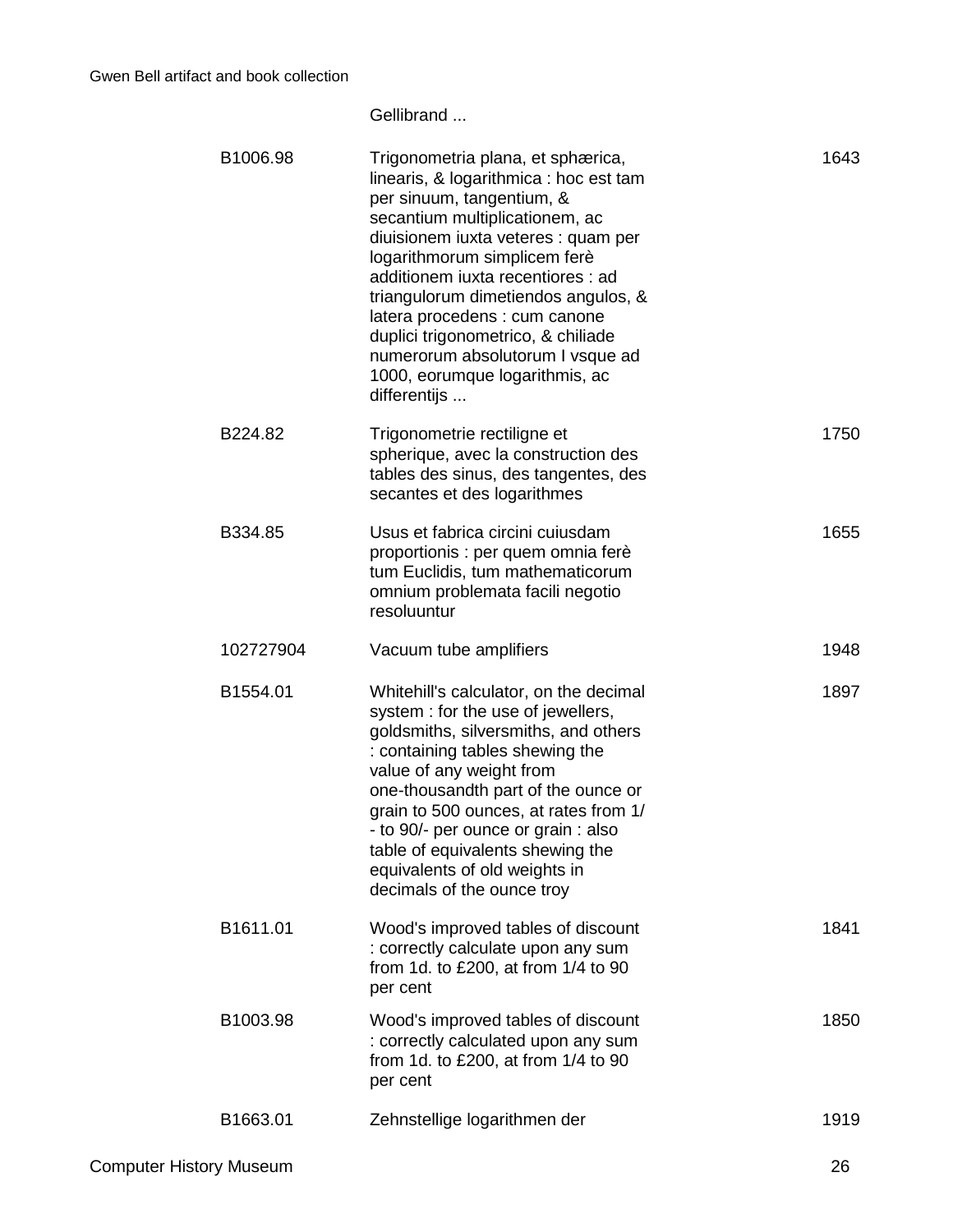|          | trigonometrischen funktionen von 0°<br>bis 90° für jedes tausendstel des<br>grades: zweiter band                    |      |
|----------|---------------------------------------------------------------------------------------------------------------------|------|
| B1664.01 | Zehnstellige logarithmen der zahlen<br>von 1 bis 100000 nebst einem<br>anhang mathematischer tafeln:<br>erster band | 1922 |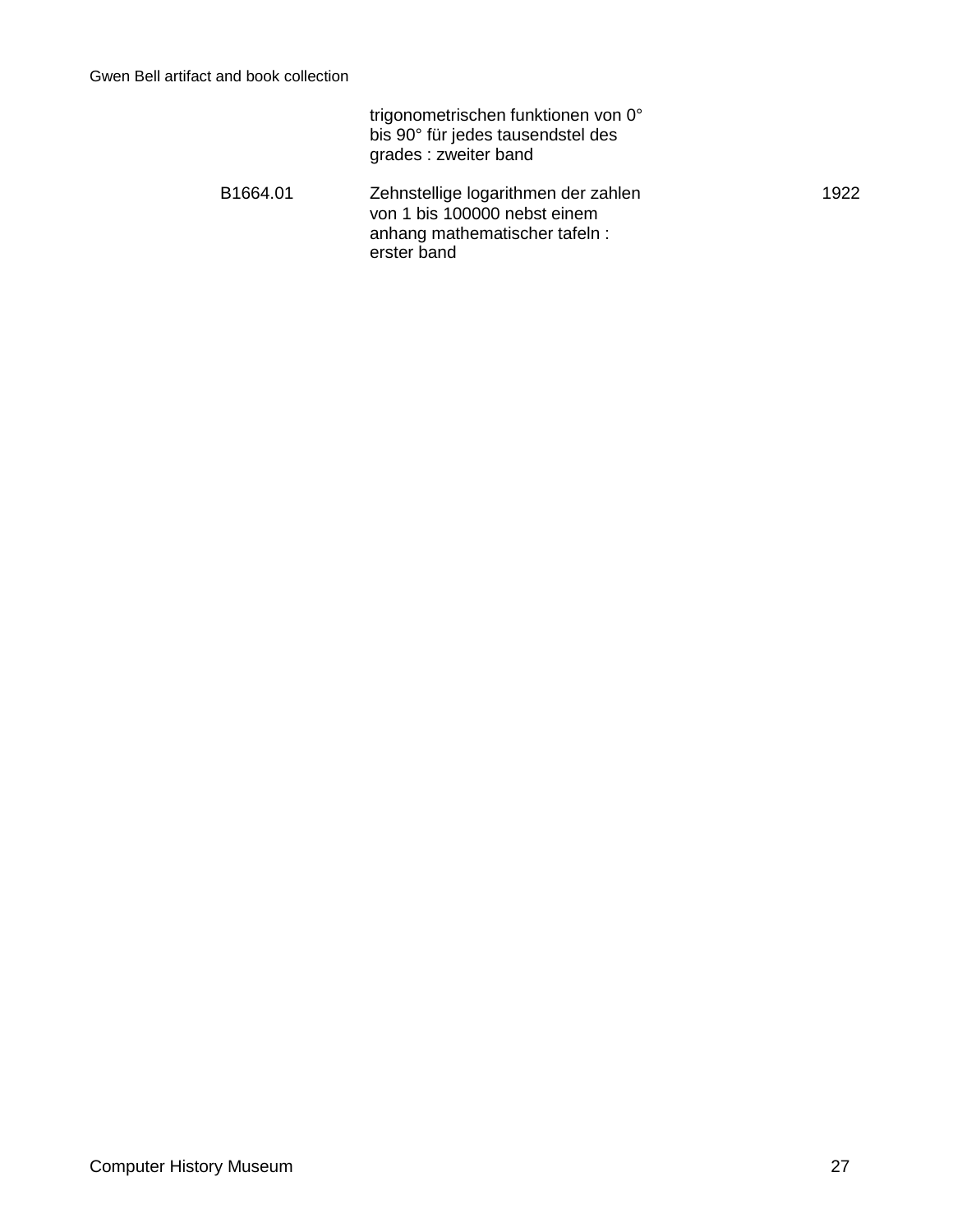|           | <b>Pre-computing artifacts</b>                           |           |
|-----------|----------------------------------------------------------|-----------|
| B1684.01  | 100 year calendar 1945 to 2044                           | ca. 1944  |
| B1685.05  | 4242 Planimeter                                          | undated   |
| XB185.81  | 8 K x 19-bit magnetic core plane                         | 1973      |
| 500003037 | <b>AARON Paint System painting,</b><br>name unknown      | 1995-05   |
| B314.84   | Abacus                                                   | undated   |
| XB93.80   | Abacus                                                   | ca. 1950  |
| B172.81   | Abacus                                                   | ca. 1960  |
| B94.80    | Abacus (Korean type)                                     | ca. 1900  |
| B1643.01  | <b>Abacus Chinese</b>                                    | ca. 1970  |
| B141.80   | <b>Abacus Counting Frame</b>                             | 1900-1920 |
| B221.82   | Addac adding machine                                     | undated   |
| B131.80   | Addi-Cosmos B-U-G mechanical<br>calculator               | ca. 1919  |
| B267.83   | Adding Pencil advertising card                           | undated   |
| B262.83   | Additor-Arithma hand calculator                          | undated   |
| XB85.78   | Addometer                                                | ca. 1950  |
| XB179.81  | Addometer                                                | undated   |
| XB67.80   | <b>Adler Favorit typewriter</b>                          | ca. 1937  |
| B500.88   | Allen Wales Desk Model calculator                        | undated   |
| B116.80   | Aluminum Featherweight typewriter                        | ca. 1900  |
| XB180.81  | American adding machine                                  | ca. 1920  |
| XB137.81  | American adding machine                                  | undated   |
| B49.79    | Amsler Polar Planimeter                                  | undated   |
| B262.87s  | Arithma Addiator adding machine in<br>brown leather case | undated   |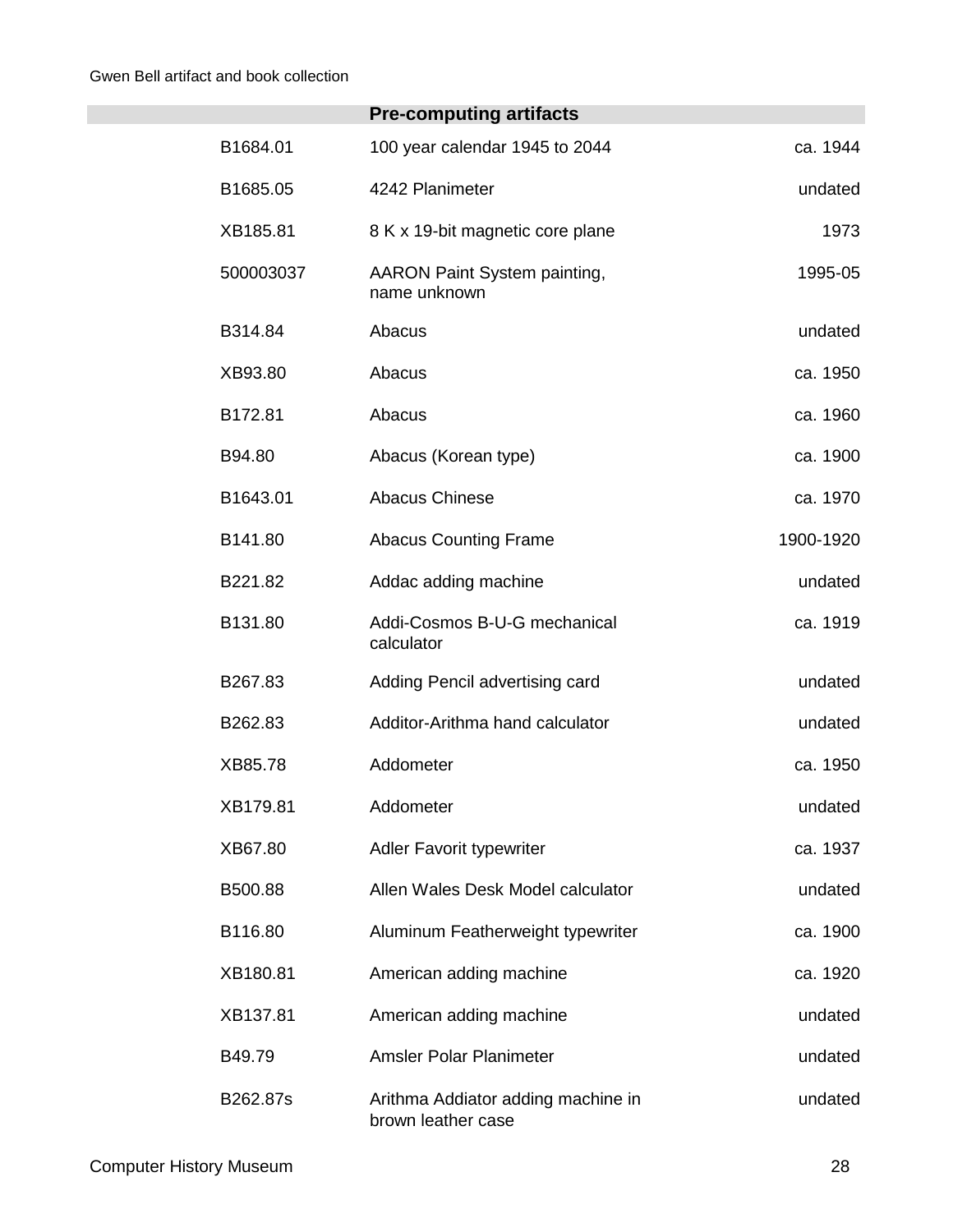| ca. 1850        | Arithmometer - Thomas de Colmar                 | B214.82   |
|-----------------|-------------------------------------------------|-----------|
| undated         | Ballistic coefficient slide rule                | B270.83   |
| undated         | Barnard's co-ordinate spiral slide<br>rule      | B240.82   |
| undated         | Barnard's co-ordinate spiral slide<br>rule case | 500003007 |
| ca. 1994        | Betty Crocker cookbook handheld<br>database     | B1639.01  |
| ca. 1980-1985   | <b>Biomate</b>                                  | XB227.82  |
| 1876 (patented) | <b>Boucher's Calculator</b>                     | B218.82   |
| ca. 1880        | Boucher's Calculator - circular slide<br>rule   | B234.82   |
| undated         | Boxed set of drawing instruments                | B133.80   |
| undated         | Boxed set of drawing instruments                | B19.78    |
| undated         | Brunsviga - Midgit System Trinks<br>calculator  | 102626636 |
| undated         | Brunsviga Midgit cover                          | 102689942 |
| undated         | Bryan's Patent Integraph                        | B241.82   |
| ca. 1910        | Bunzel calculating machine                      | B143.81   |
| ca. 1912        | Burroughs Adding & Listing Machine              | B156.80   |
| undated         | Burroughs adding machine Model A                | B14.76    |
| ca. 1910        | <b>Burroughs Calculator</b>                     | B182.81   |
| undated         | <b>Burroughs Electric Adding Machine</b>        | 102630333 |
| undated         | Burroughs electrical calculator                 | B501.88   |
| undated         | Burroughs key-driven adding<br>machine          | B22.78    |
| undated         | Burroughs mechanical calculator                 | B7.76     |
| undated         | Burroughs Portable mechanical<br>adding machine | B1501.01  |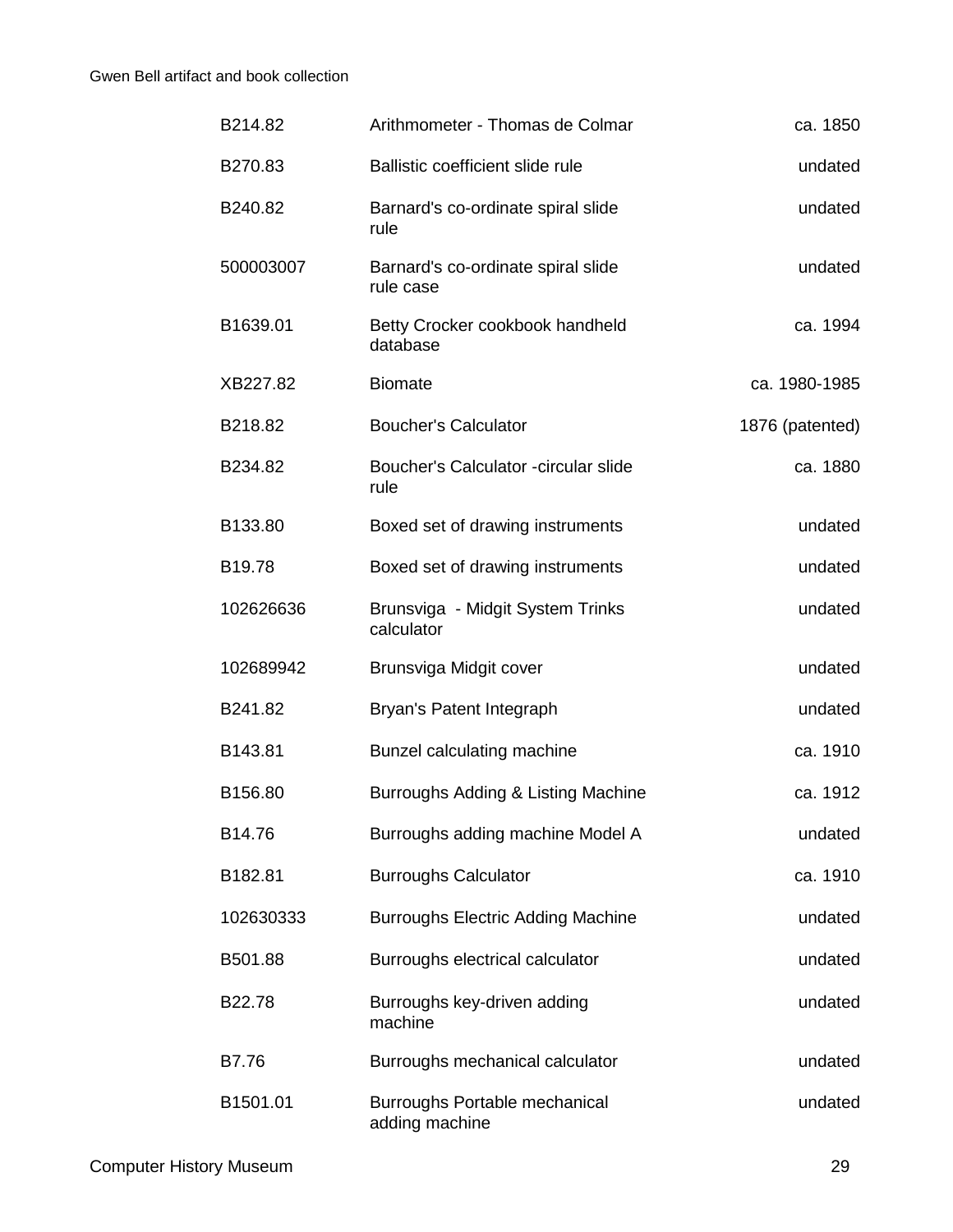| undated  | <b>Burroughs Printing Adding Machine</b>                         | B42.80    |
|----------|------------------------------------------------------------------|-----------|
| undated  | Calculator                                                       | XB237.82  |
| ca. 1910 | Calculex circular slide rule                                     | B158.81   |
| ca. 1913 | Calculimetre                                                     | XB312.84  |
| undated  | Callaghan & Co. pocket<br>barometer/altimeter and<br>thermometer | B1644.01  |
| undated  | Case with mathematical measuring<br>tools                        | B345.85   |
| 1955     | <b>Chadwick Magic Brain Calculator</b>                           | B1633.01  |
| 1960     | Circular concise slide rule                                      | XB114.80  |
| undated  | Circular protractor                                              | B363.86   |
| ca. 1955 | Circular slide rule                                              | B1657.01  |
| undated  | Clary electric adding machine                                    | B1647.01  |
| ca. 1800 | Coggeshall timber measurement<br>slide rule                      | B170.81   |
| 1971     | Commodore US*14 electronic<br>calculator                         | B284.83   |
| undated  | Comptometer                                                      | X465.84   |
| undated  | Comptometer                                                      | B503.88   |
| undated  | Comptometer                                                      | B1653.01  |
| undated  | Comptometer                                                      | 102633502 |
| ca. 1920 | Comptometer adding machine                                       | 102626413 |
| undated  | Comptometer adding machine                                       | 102669748 |
| undated  | Compurobot programmable toy<br>robot                             | B1508.01B |
| ca. 1985 | CompuVoice                                                       | XB239.82  |
| 1916     | <b>Consul the Educated Monkey</b>                                | B350.86   |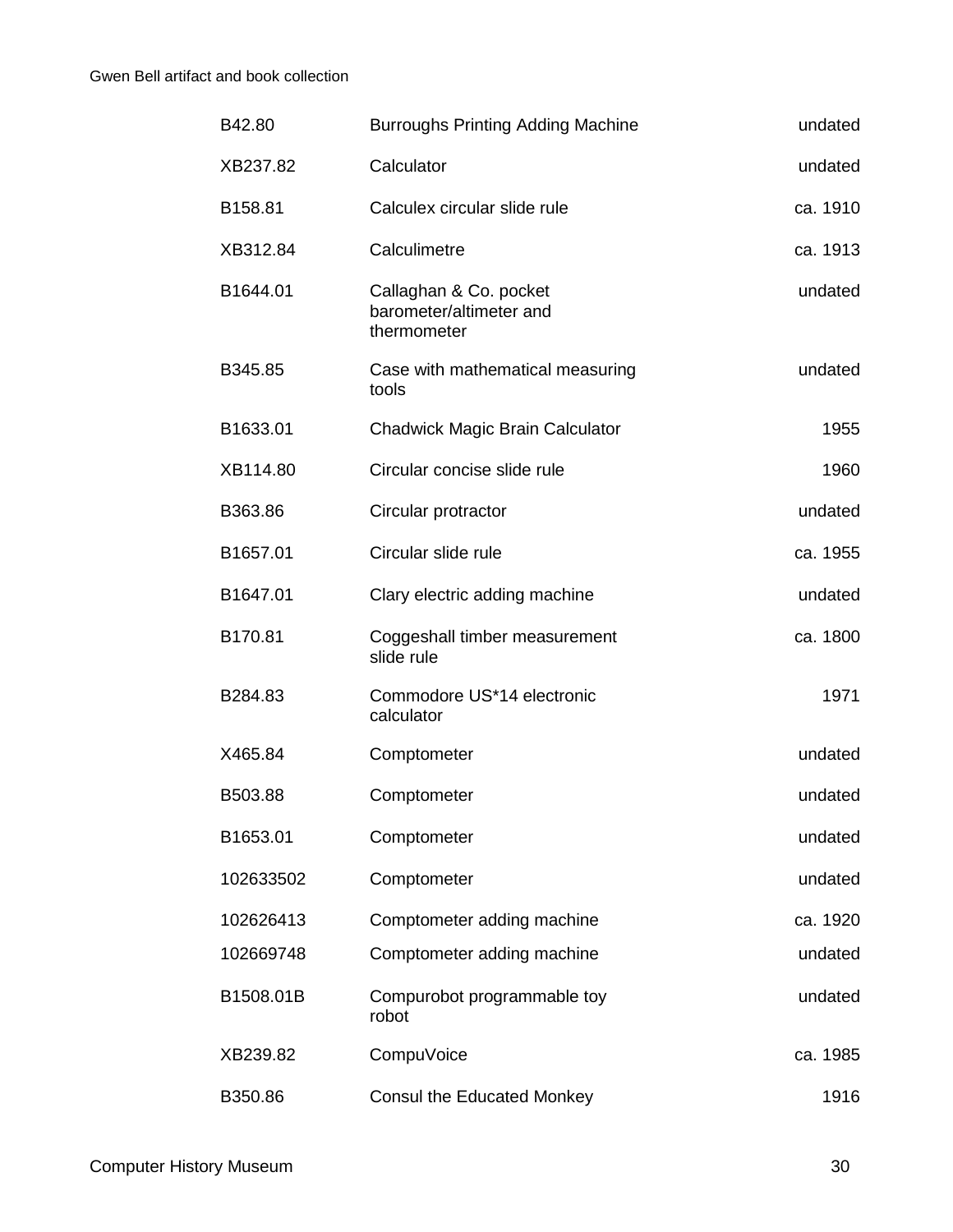| ca. 1916        | <b>Consul the Educated Monkey</b>                               | B302.84   |
|-----------------|-----------------------------------------------------------------|-----------|
| ca. 1916        | <b>Consul the Educated Monkey</b>                               | B211.82   |
| 1920            | Corona Four typewriter                                          | B154.81   |
| undated         | Counting beads                                                  | XB178.81  |
| 1954            | Curta calculator                                                | B326.84   |
| 1954            | Curta calculator case                                           | B325.84   |
| 1954            | Curta calculator case                                           | B325.87s  |
| 1954            | Curta mechanical calculator                                     | 102716155 |
| undated         | Dalton Adding and Listing Machine                               | B244.82   |
| 1974            | DEC Circuit Board in Plexiglas.<br>PDP-11/70 Module circa 1976. | B1502.01  |
| undated         | Degrees and Cardinal Directions                                 | B104.80   |
| undated         | DeMarre Ballistic slide rule                                    | B271.83   |
| ca. 1940        | Desk Model adding machine                                       | B89.80    |
| undated         | Digital Chip Mask Design                                        | B1511.01  |
| undated         | Drafting compass set                                            | B132.80   |
| undated         | Drafting set and related equipment                              | B92.80    |
| undated         | Drafting tool for drawing circles                               | B1517.01  |
| 1911 (patented) | E. A. Sperry's Calculator                                       | XB97.80   |
| ca. 1895        | Early index typewriter                                          | B292.83   |
| undated         | <b>Electric Adding machine</b>                                  | 102621949 |
| undated         | Electrical adding machine                                       | B62.80    |
| undated         | <b>Elliott Brothers Slide Rule</b>                              | B1516.01  |
| ca. 1935        | <b>ENIGMA Encryption/Decryption</b><br>Device                   | B197.81   |
| ca. 1930        | <b>ENIGMA Encryption/Decryption</b><br>Device parts             | 102691946 |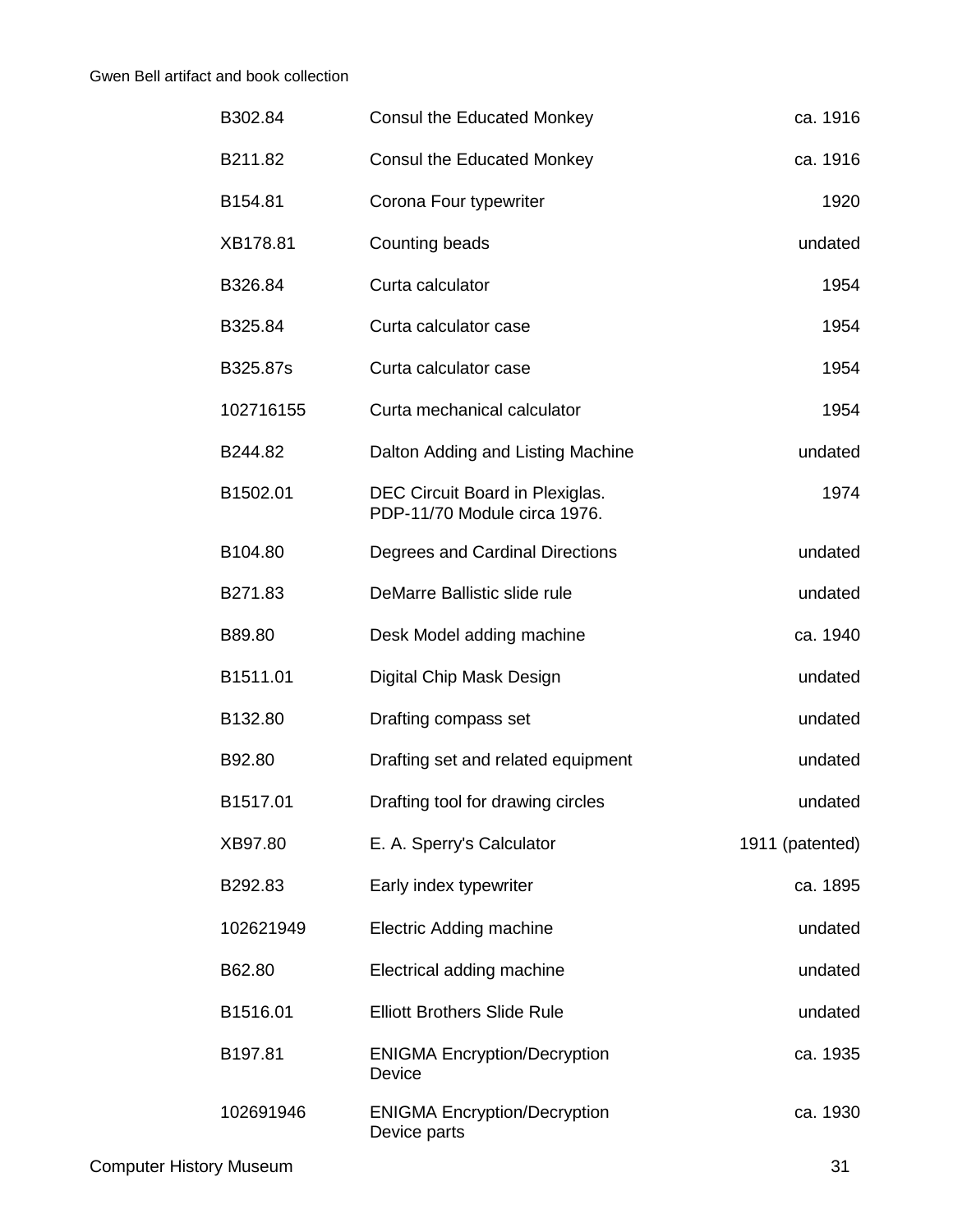| 102662362 | Enigma power supply                                                         | undated  |
|-----------|-----------------------------------------------------------------------------|----------|
| 102716400 | <b>ENIGMA</b> rotor                                                         | ca. 1930 |
| 102716401 | <b>ENIGMA</b> rotor                                                         | ca. 1930 |
| 102716402 | <b>ENIGMA</b> rotor                                                         | ca. 1930 |
| 102716399 | <b>ENIGMA</b> rotor                                                         | ca. 1930 |
| B199.82   | Everard slide rule                                                          | undated  |
| B1683.01  | Every Man's Own Interest Calculator                                         | ca. 1862 |
| XB36.79   | <b>EXACTUS</b>                                                              | ca. 1950 |
| B46.79    | Executive thought organizer toy                                             | undated  |
| B35.79    | Fairgrove Adder                                                             | undated  |
| XB174.81  | Felt & Tarrant Comptometer                                                  | ca. 1890 |
| B73.80    | Field Microscope in wooden box                                              | undated  |
| XB295.83  | Flip Chip M7390 module                                                      | undated  |
| B294.83   | Flip Chip W850D cable connector                                             | ca. 1966 |
| B208.82   | Folding gauging rule                                                        | ca. 1930 |
| B341.85   | Folding rule                                                                | undated  |
| B337.85   | Fowler's "Jubilee Magnum," slide<br>rule                                    | 1948     |
| B124.80   | <b>Fowler's Long Scale Calculator</b>                                       | undated  |
| XB112.80  | <b>Fowler's Textile Calculator</b>                                          | ca. 1900 |
| B59.80    | <b>Fowler's Textile Calculator Short</b><br>Scale Type                      | ca. 1905 |
| B1635.01  | Fraction of an inch adding machine<br>(circular stylus adder or slide rule) | undated  |
| 102633118 | Friden calculating machine,<br>8-column                                     | undated  |
| XB23.78   | Friden model 132 electronic                                                 | 1965     |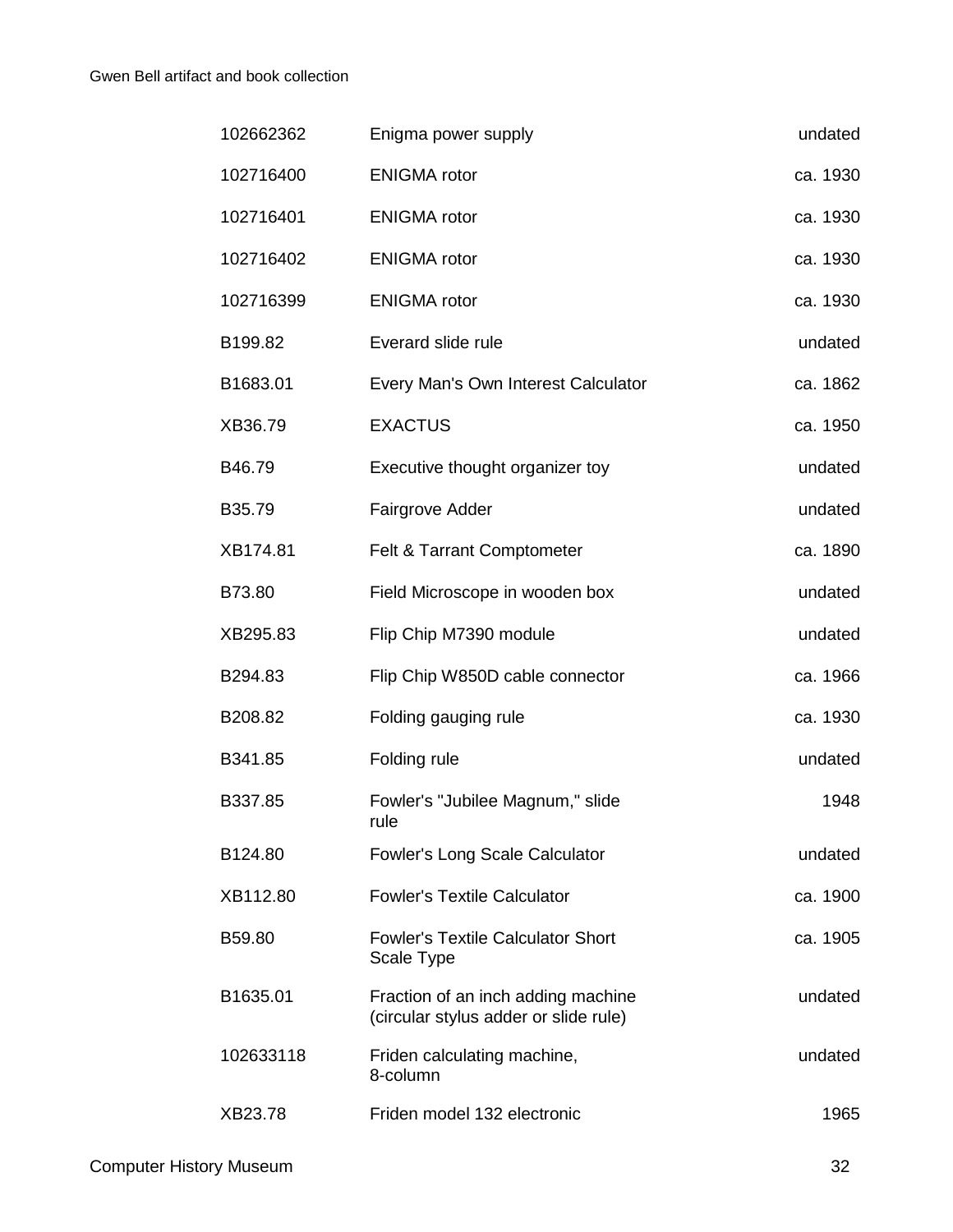calculator

| B5.76     | Fuller spiral slide rule                                     | ca. 1900 |
|-----------|--------------------------------------------------------------|----------|
| 500003008 | Fuller's Spiral Slide Rule case                              | ca. 1900 |
| 102633216 | <b>Fuller's Spiral Slide Rule</b>                            | ca. 1900 |
| B206.82   | Gauger's slide rule                                          | ca. 1880 |
| B39.79    | Geigy pocket watch                                           | undated  |
| B187.81   | Golden Gem Adding Machine                                    | ca. 1904 |
| XB266.83  | Golden Gem Adding Machine                                    | ca. 1910 |
| B106.80   | Green reptile skin instrument case<br>with eight instruments | undated  |
| B207.82   | Guager's rule (guaging rod)                                  | undated  |
| 102630325 | Guide rail for Amsler integrator                             | ca. 1880 |
| B384.87   | Gunner's slide rule                                          | 1915     |
| B66.80    | Gunnery sight and level                                      | undated  |
| XB41.79   | <b>Gunter Rule</b>                                           | ca. 1700 |
| B4.76     | Gunter's line of numbers                                     | ca. 1800 |
| B50.79    | Gunter's line of numbers<br>(Navigational logrithmetic rule) | ca. 1800 |
| B1642.01  | Hex adder (hexadecimal stylus /<br>rack adder)               | undated  |
| XB10.76   | High speed adding calculator                                 | undated  |
| 102626415 | High speed adding calculator                                 | undated  |
| B220.82   | Hoffman slide rule 6"                                        | undated  |
| B190.81   | Horse-Meter circular slide rule                              | 1951     |
| XB34.79   | HP-35 "Electronic-Slide-Rule"<br>Calculator                  | 1972     |
| B1652.01  | HP-65 Programmable scientific<br>calculator                  | 1974     |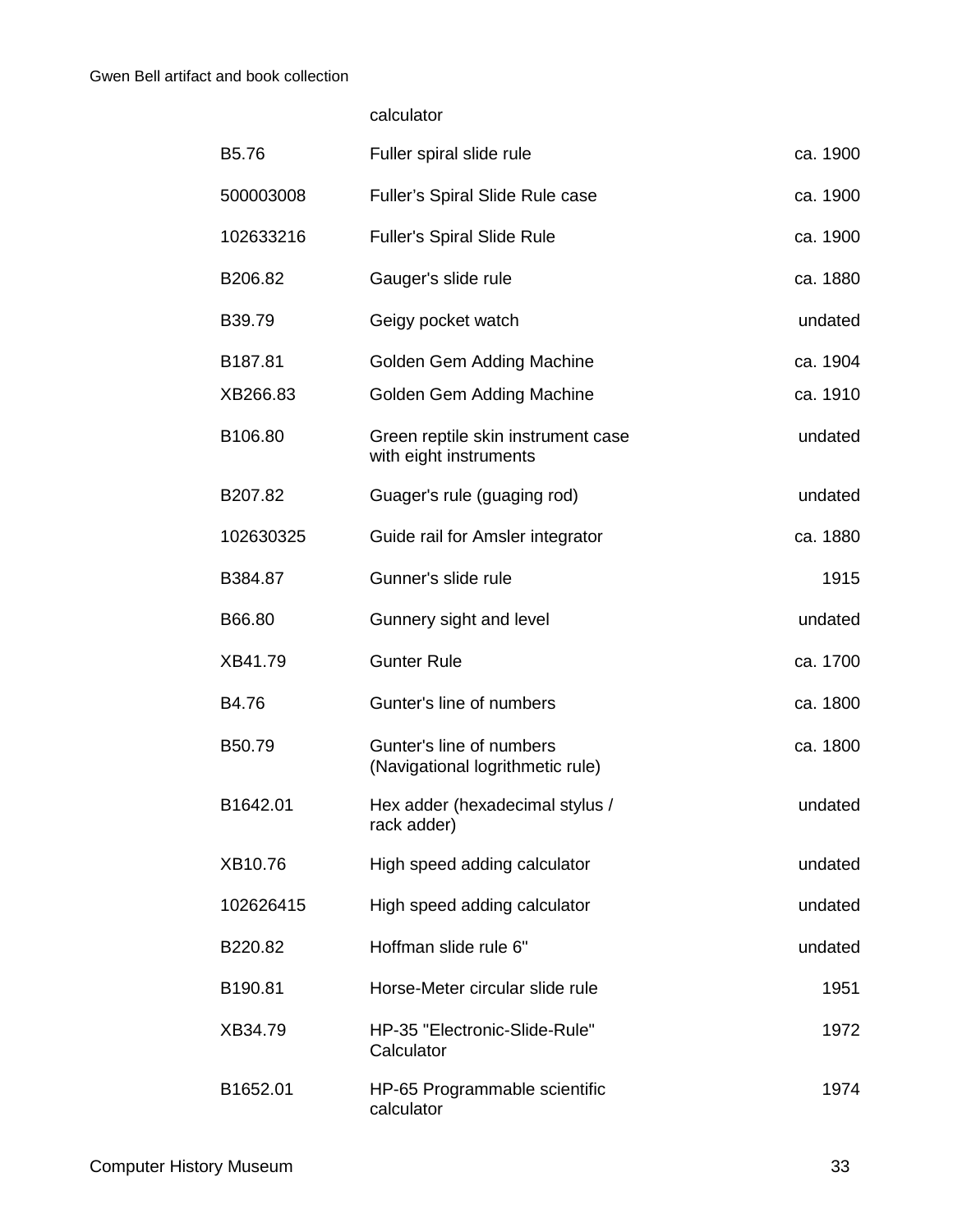| undated  | Human Digital Calculator                    | B285.83   |
|----------|---------------------------------------------|-----------|
| 1940     | Hydralculator                               | XB113.80  |
| undated  | Instrument case with seven<br>instruments   | B130.80   |
| undated  | <b>Instrument Set</b>                       | B1655.01  |
| ca. 1883 | J. Amsler-Laffon's Mechanical<br>Integrator | B1506.01  |
| ca. 1825 | Jacquard loom model                         | B117.80   |
| ca. 1950 | Junior Typewriter                           | 102628786 |
| undated  | K & E Compensating polar<br>planimeter      | B321.84   |
| ca. 1890 | L.M. Ericsson printing telegraph            | B118.80   |
| ca. 1940 | LA5-160 electrical calculator               | XB40.79   |
| undated  | Lawrence slide rule                         | B1529.01  |
| ca. 1885 | Le Prompt Calculateur                       | XB233.82  |
| ca. 1800 | Leadbetter slide rule                       | XB108.80  |
| undated  | Lippincott planimeter                       | B303.84   |
| ca. 1940 | Loga measurement-conversion slide<br>rule   | L2003.7.2 |
| ca. 1960 | Log-log slide rule                          | B1531.01  |
| 1880     | Lord's Calculator                           | B1500.01  |
| ca. 1900 | Lord's Calculator                           | XB123.80  |
| undated  | <b>Magic Multiplier Pencil</b>              | B1510.01  |
| ca. 1880 | Mannheim slide rule                         | B203.82   |
| undated  | Manual calculator                           | XB155.81  |
| undated  | Map distance measurer or reader             | XB200.82  |
| undated  | Map distance measuring device               | XB129.80  |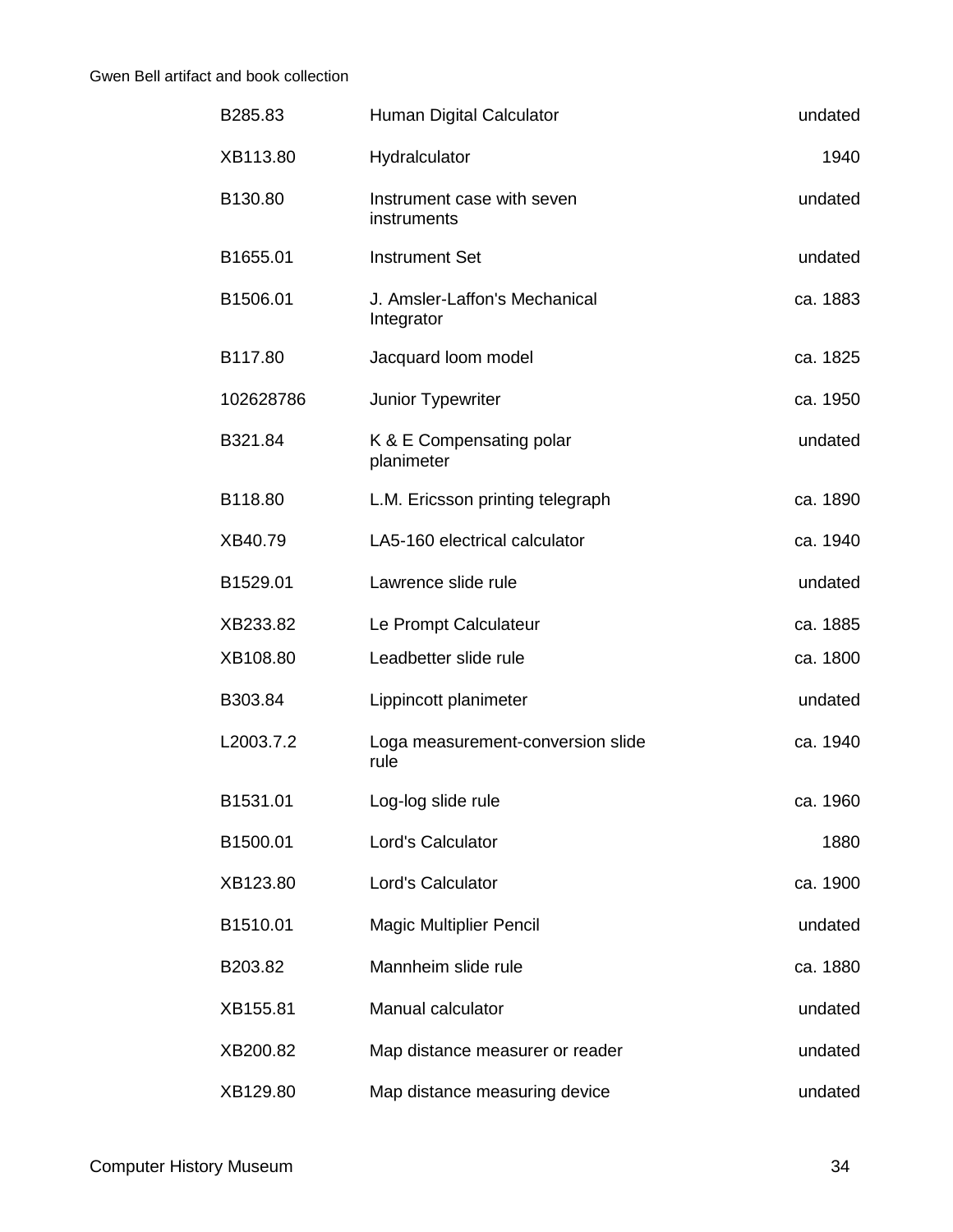| B217.82   | Map distance measuring device                                  | undated  |
|-----------|----------------------------------------------------------------|----------|
| B215.82   | Map distance measuring device                                  | undated  |
| XB343.85  | Map mileage reader                                             | undated  |
| XB140.80  | Map mileage reader                                             | undated  |
| XB152.81  | Map mileage reader and compass                                 | ca. 1930 |
| B183.81   | Map mileage reader and compass                                 | ca. 1930 |
| XB173.81  | Mechanical adding machine                                      | undated  |
| B348.85   | Mechanical integrator                                          | undated  |
| B347.85   | Mechanical integrator                                          | undated  |
| B204.82   | Metal slide rule                                               | ca. 1915 |
| B291.83   | Metric Converter slide rule                                    | undated  |
| XB229.82  | Mickey Math                                                    | undated  |
| B171.81   | Microcline slide rule                                          | undated  |
| B1505.01  | Micronta case of drafting tools                                | undated  |
| B136.81   | Millionaire calculator                                         | 1895     |
| B17.78    | Millionaire mechanical calculator                              | undated  |
| B161.81A  | Millionaire mechanical calculator                              | 1895     |
| XB1.75    | Millionaire mechanical calculator                              | ca. 1930 |
| 102677148 | Millionaire mechanical calculator<br>face plate                | undated  |
| 102677149 | Millionaire mechanical calculator<br>face plate                | undated  |
| 102677150 | Millionaire mechanical calculator<br>number input slide switch | undated  |
| B161.81B  | Millionaire mechanical calculator<br>stand                     | 1895     |
| XB91.76   | Millionaire's Mechanical Calculator                            | ca. 1910 |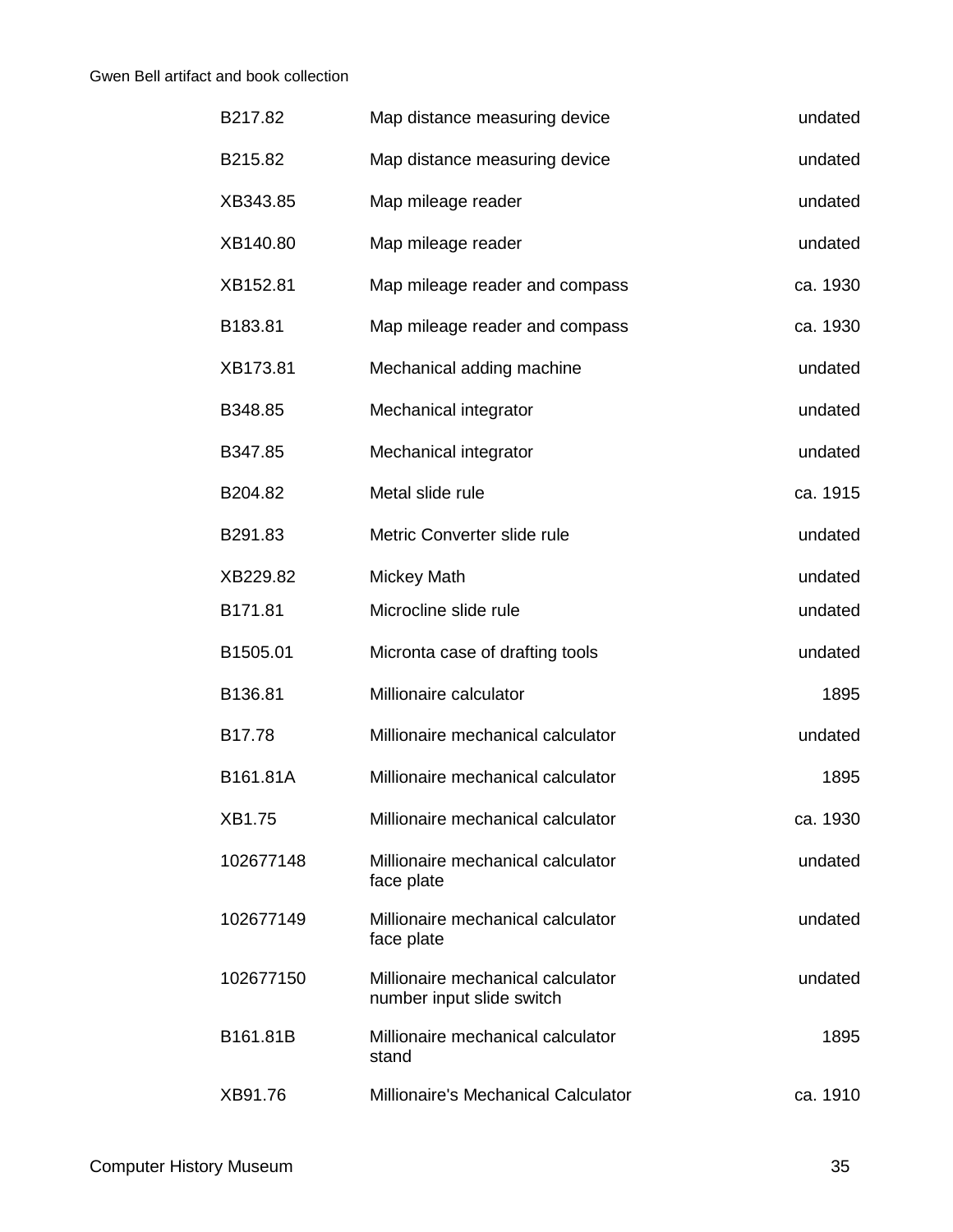| XB91.76A | Millionaire's Mechanical Calculator<br>floor stand          | ca. 1910 |
|----------|-------------------------------------------------------------|----------|
| XB33.79  | Mini Card Electronic Calculator                             | ca. 1985 |
| XB283.78 | Mini Card fx-48                                             | ca. 1985 |
| B231.82  | <b>Modern Math Addition mechanical</b><br>flash card system | undated  |
| XB65.80  | Molle portable typewriter                                   | 1918     |
| B299.80  | Monroe electrical calculator                                | undated  |
| XB90.79  | Monroe High Speed Adding<br>Calculator                      | undated  |
| XB11.76  | Monromatic calculating machine                              | undated  |
| XB128.80 | Morris's Measuring Instrument                               | undated  |
| B193.81  | Music box                                                   | undated  |
| B83.80   | Musketry rule model of 1918                                 | ca. 1918 |
| B27.79   | Napier's Bones                                              | ca. 1700 |
| B98.80   | Navigator's Gunter Rule                                     | undated  |
| XB102.80 | Navigator's Sector                                          | ca. 1880 |
| B1675.91 | Newham's Rotary Principal Interest<br>Demonstrator          | ca. 1846 |
| B328.84  | Newstler Rechan-Walze system<br>cylindrical slide rule      | ca. 1930 |
| B135.80  | <b>Odhner Calculator</b>                                    | ca. 1920 |
| B351.86  | Otis King cylindrical slide rule                            | undated  |
| B311.84  | Otis King cylindrical slide rule                            | 1969     |
| B134.80  | Pantograph drawing instrument                               | undated  |
| B153.81  | Pantograph drawing instrument                               | undated  |
| B346.85  | Pantograph drawing instrument                               | undated  |
| B248.82  | Pantograph drawing instrument -                             | ca. 1860 |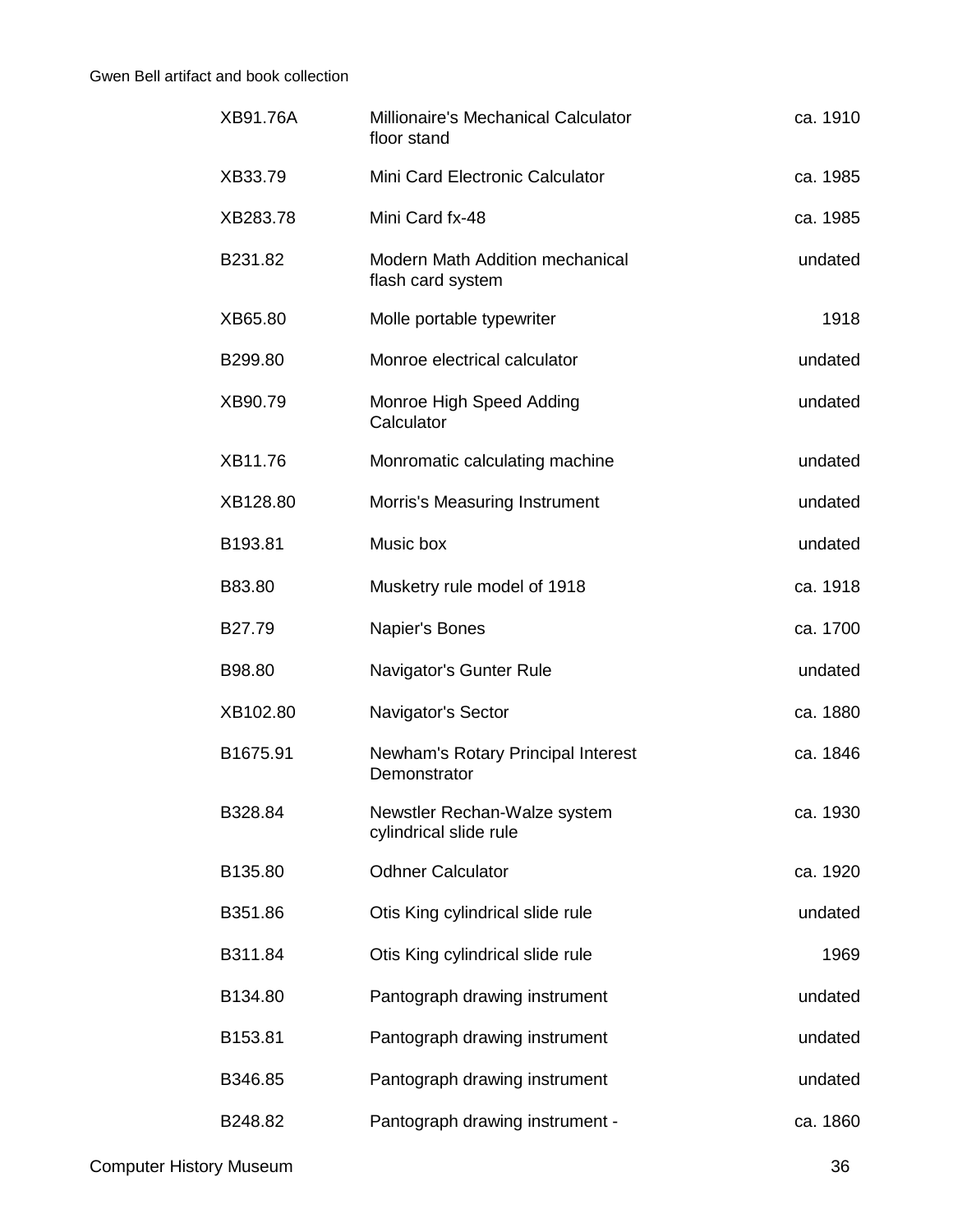"Eidograph"

| B1515.01  | Paper tape punch with<br>typewriter-like keyboard | undated                                |
|-----------|---------------------------------------------------|----------------------------------------|
| B322.84   | Paragon protractor No. 1225 in case               | ca. 1920                               |
| B150.81   | Pascal Adder (Pascaline) (replica)                | 1645 (original); ca. 1981<br>(replica) |
| B1654.01  | PDP Magnetic Core Memory Stack                    | undated                                |
| B371.86   | Planimeter                                        | undated                                |
| B252.82   | Planimeter                                        | undated                                |
| B216.82   | Planimeter                                        | undated                                |
| B265.83   | Planimeter                                        | undated                                |
| B313.84   | Planimeter in its lined case                      | undated                                |
| B366.86   | Plastic case                                      | undated                                |
| B1512.01  | Plug connector                                    | undated                                |
| 102630067 | Plug unit from IBM 704                            | 1950-1959                              |
| XB81.80   | Plus calculator                                   | ca. 1949                               |
| B309.84   | Pocket arithometer                                | undated                                |
| 102627817 | Pocket Forecaster circular slide rule             | undated                                |
| XB188.81  | <b>Precise Adding Machine</b>                     | 1946                                   |
| B175.80   | Printing telegraph                                | undated                                |
| B1508.01A | Programmable toy robot                            | undated                                |
| B225.82   | Proportional compass                              | undated                                |
| B251.82   | Proportional compass                              | undated                                |
| B121.80   | Protractor                                        | undated                                |
| B364.86   | Protractor and scales                             | undated                                |
| B120.80   | Protractor and scales                             | undated                                |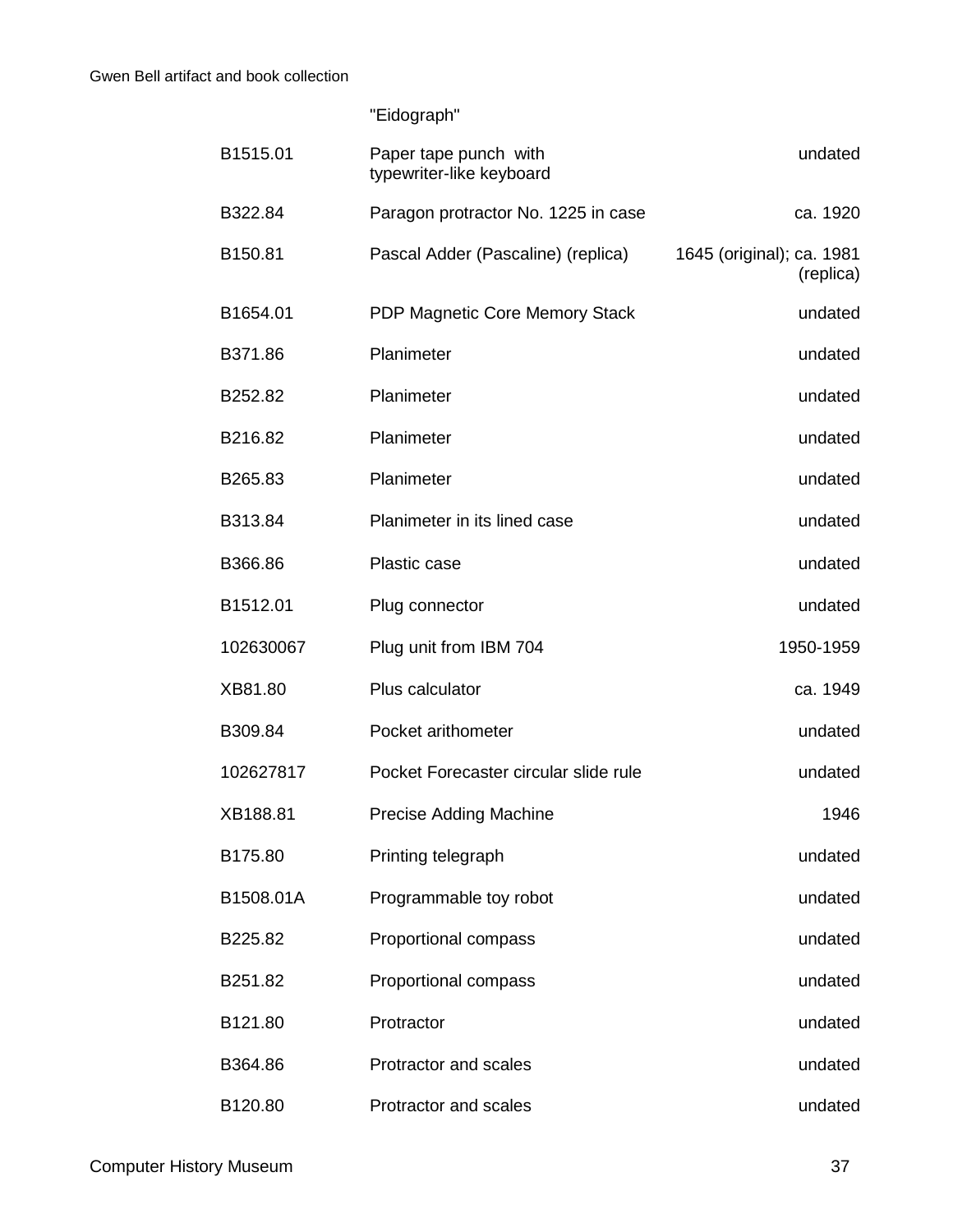| B249.82   | Protractor and T-square                                             | undated  |
|-----------|---------------------------------------------------------------------|----------|
| B38.79    | Quixsum Adding Machine in wood<br>box                               | undated  |
| B1632.01  | Rébo Machine à Calculer rack adder                                  | ca. 1925 |
| B236.82   | Regle a eclimetre du Colonel du<br>Genie Goulier sighted slide rule | undated  |
| XB323.84  | <b>Richmond Educational Spelling</b><br><b>Board</b>                | ca. 1940 |
| B20.78    | <b>Rolling Parallel Rule</b>                                        | undated  |
| B105.80   | Rolling parallel rule in wooden case                                | undated  |
| B365.86   | Rule                                                                | undated  |
| B259.83   | Rule                                                                | undated  |
| B6.76     | Sang Platometer (also Planimeter)                                   | undated  |
| B138.81   | Scale and Ruled compass-like<br>drawing instrument                  | undated  |
| B1626.01  | Schickard calculator (replica)                                      | ca. 2000 |
| 102630322 | Section of first Trans-Atlantic<br>telegraph cable                  | undated  |
| B358.86   | Sector                                                              | ca. 1854 |
| B338.85   | Sector                                                              | ca. 1740 |
| B1507.01  | Sector                                                              | 1687     |
| B304.84   | Sector                                                              | ca. 1680 |
| B169.81   | Sector                                                              | ca. 1800 |
| B176.81   | Sector                                                              | ca. 1600 |
| XB31.79   | <b>SEE</b> calculator                                               | 1968     |
| B69.80    | Sextant                                                             | undated  |
| B1504.01  | Sextant in wooden case                                              | undated  |
| B164.81   | Signal Learner Telegraph Sets                                       | undated  |
|           |                                                                     |          |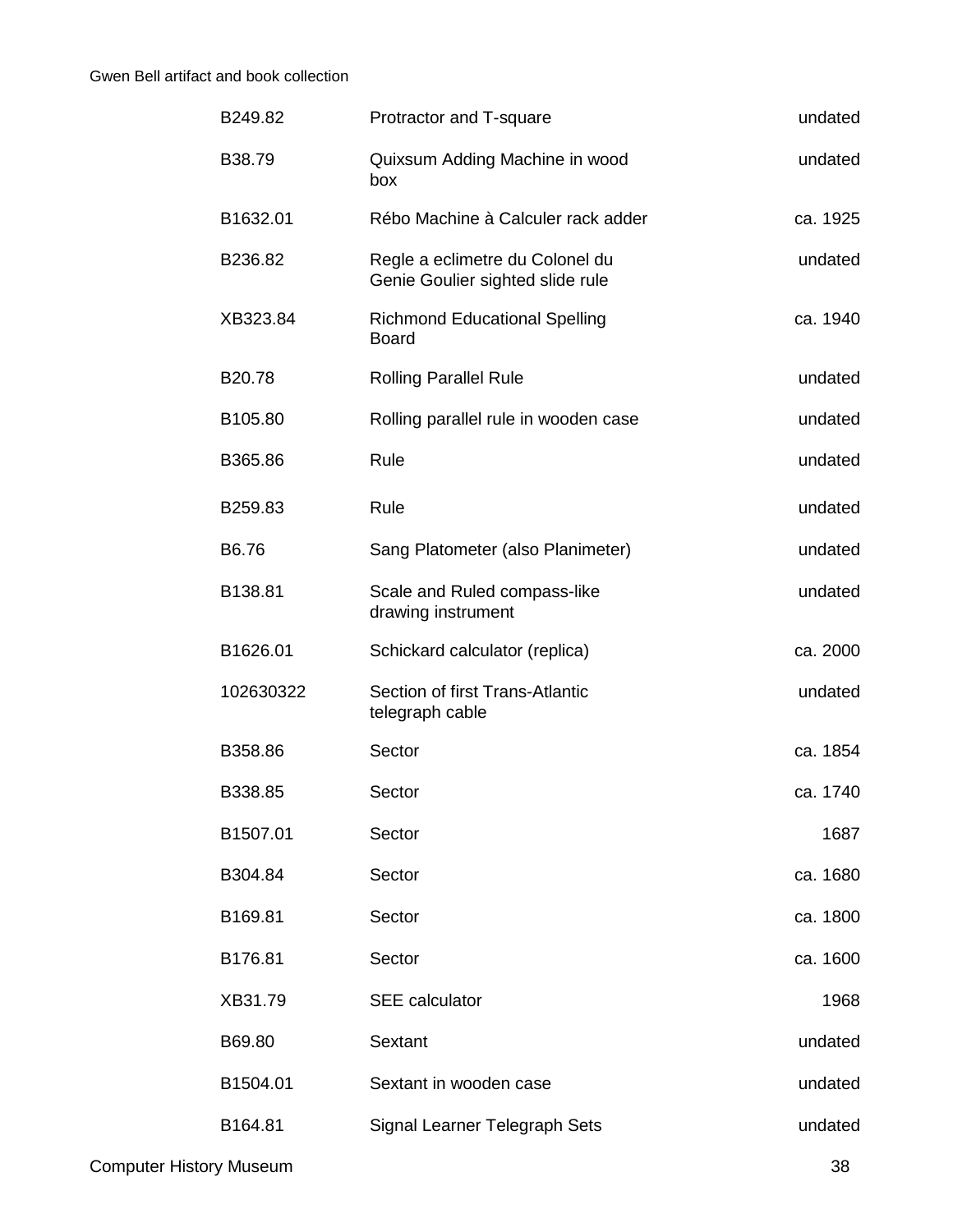telegraph practice devices

| B1514.01  | Simon 1 relay logic machine                                          | 1950     |
|-----------|----------------------------------------------------------------------|----------|
| B166.81   | Simplex Portable Typewriter Special<br><b>Demonstrated Model S</b>   | 1930     |
| L2003.7.3 | Slide rule                                                           | ca. 1970 |
| B1659.01  | Soroban                                                              | ca. 1960 |
| B26.79    | Soroban (transitional)                                               | ca. 1900 |
| B1630.01  | <b>SQUEE: The Robot Squirrel</b>                                     | ca. 1940 |
| B235.82   | wood slide rule<br>Stanley                                           | undated  |
| B340.85   | <b>Star Adding Machine</b>                                           | 1921     |
| B1645.01  | <b>Stima</b>                                                         | 1930     |
| XB86.79   | Summa Quanta 20 Calculator                                           | ca. 1960 |
| B201.82   | Tachylemme calculator                                                | undated  |
| B82.80    | <b>Tates Arithmometer</b>                                            | undated  |
| B103.80   | Teaching slide rule                                                  | undated  |
| B1656.01  | Teleadapt circular time selector<br>(circular slide rule) (2 copies) | undated  |
| B61.80    | Telegraph key and receiver                                           | undated  |
| 102630327 | Telegraph key mechanism                                              | undated  |
| B68.80    | Telegraph receiver                                                   | undated  |
| B79.80    | <b>Telegraph Transmitter</b>                                         | 1918     |
| 102630330 | Telegraph unidentified part                                          | undated  |
| B53.80    | Telemeter                                                            | ca. 1800 |
| B56.80    | Thacher's calculating instrument                                     | ca. 1903 |
| XB84.79   | <b>Thales Patent calculator</b>                                      | 1940     |
| B29.77    | Thatcher's Rule                                                      | ca. 1920 |